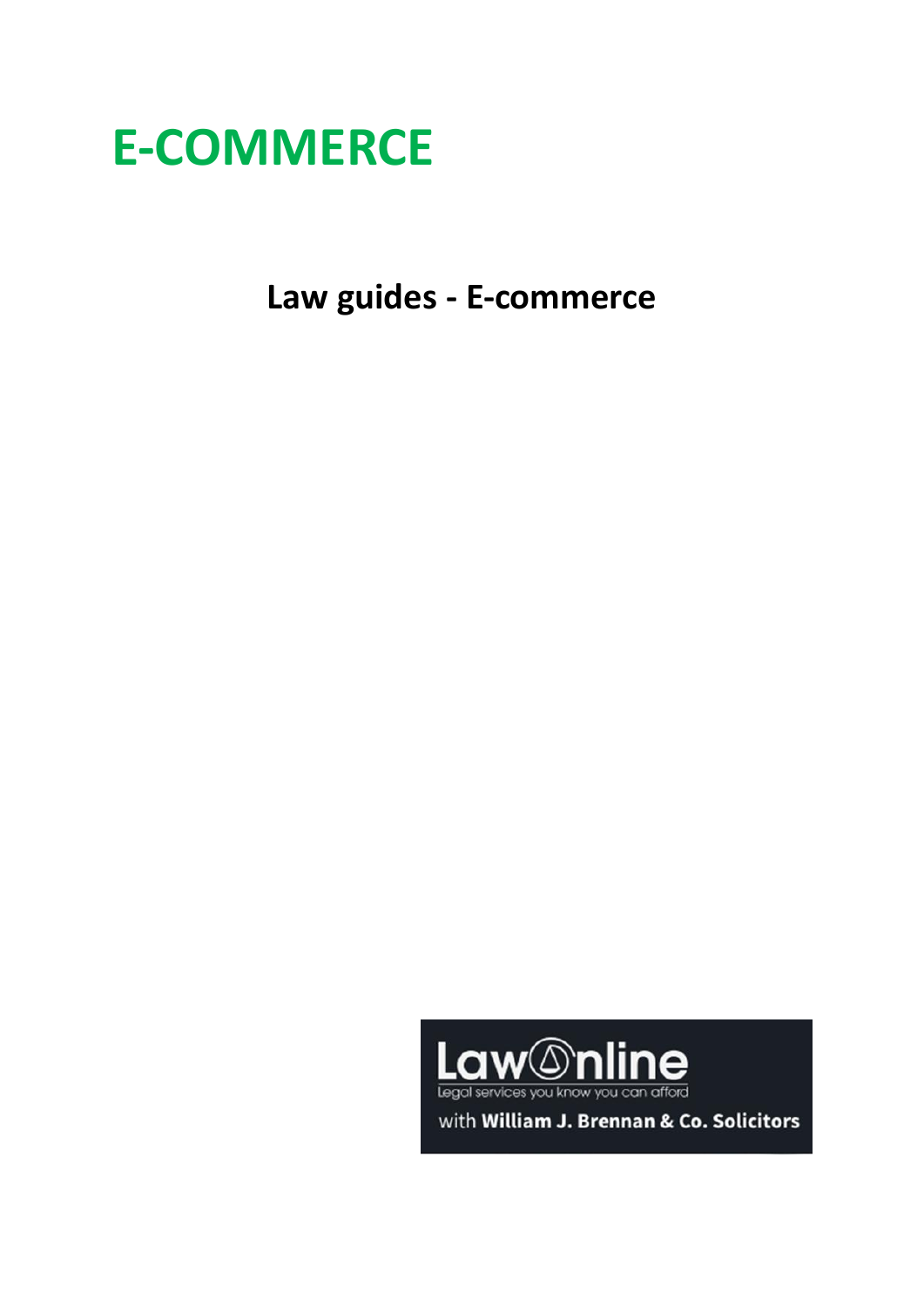# **Contents**

#### **Disclaimer**

The information contained in LawOnline's law guides is for guidance and information only and is not to be construed as advice. Although every effort is made to ensure that the law guides are accurate and reflect the law at the time of use, they may or may not reflect current events or changes in the law. We disclaim all liability for actions taken or not taken based on the law guides.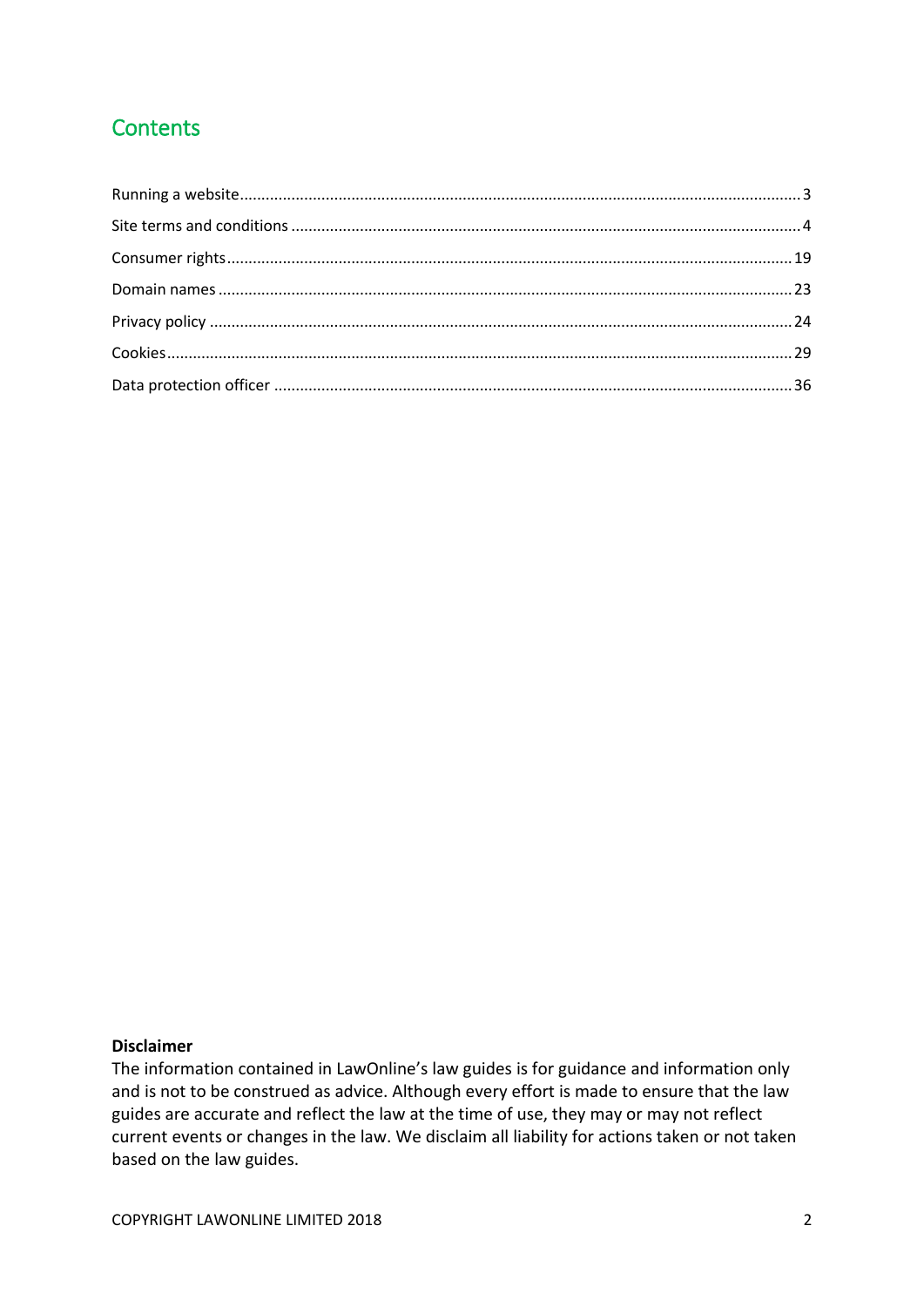# <span id="page-2-0"></span>Running a website

## **Overview**

The act of creating and publishing a website can involve a host of technical issues. Once these have been overcome, the legal requirements affecting the running of a commercial website are no less complex.

There are many different Irish and EU laws covering website design, domain name choice, website content, sales from websites, and many other aspects of e-commerce and online activity.

### **Terms and conditions**

The terms and conditions upon which a website offers goods or services for sale need to be compliant with consumer protection laws. These cover more than just terms of sale but also affect, for example, how the goods or service are marketed or advertised, the means of access of consumers to the offers made and the rights of consumers before and after a sale is concluded.

#### **Privacy**

Another important issue is how a website collates, stores and processes personal information about its customers, or its users. Operators of commercial websites need to understand and be able to apply the principles of data protection law.

#### **Domain names**

Those launching a commercial website will need to choose a domain name carefully. In particular, they should ensure that the chosen domain name is available, does not infringe another person's or entity's trade mark rights and is not confusing or obviously associated with someone else's business.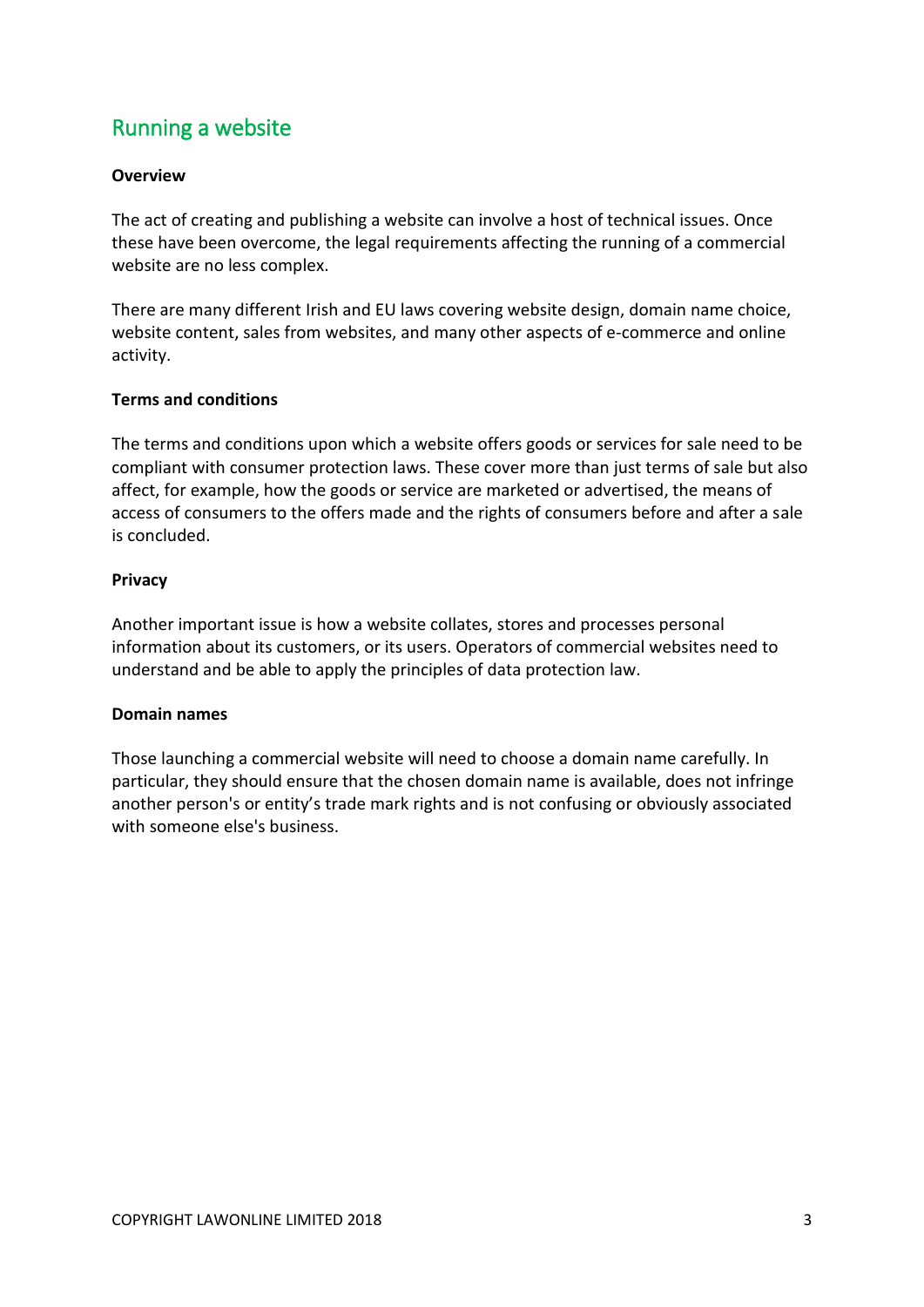# <span id="page-3-0"></span>Site terms and conditions

To ensure that the customer is legally bound by a website's terms and conditions of sale, they must be incorporated into a contract. To do this, they must be brought to the customer's attention, and the customer must have an opportunity to read and accept them. This can be done by either:

- Providing a clearly sign-posted link on your website to the terms and conditions of sale during the sales process and requiring the customer to tick a check box to confirm that they are accepting the terms and conditions, ensuring that they will otherwise be unable to proceed with the purchase. Underneath the check box you should then have buttons for the customer to select in order to either proceed with the sale (for example 'Pay Now'), or withdraw from the sale (for example 'Cancel'). However, there are risks associated with using this method, such as the hyperlink failing or the link taking the customer to the wrong web page. In these circumstances it is almost certain that you will not be able to rely on the terms and conditions should a dispute arise.
- Ensuring that the terms and conditions of sale appear in full on a web page during the sales process and requiring the customer to acknowledge their acceptance by, for example, ticking a check box with buttons underneath for the customer to select in order to either accept or reject the terms and conditions before being allowed to proceed. This method requires the customer to scroll down through the terms and conditions and is a more recommended way of ensuring that these terms and conditions apply to a contract.

Whichever method you choose to incorporate the terms and conditions, you should ideally always place a notice above the check box warning users that it is important to read and understand the terms before placing their order, and then use words such as 'I accept the terms and conditions' beside the check box.

The Consumer Rights Directive 2014 states that you must provide a button which the consumer must click on to acknowledge that they are incurring an obligation to pay. The Regulations suggest that the button should be labelled 'Order with obligation to pay' or similar wording. 'Pay now' should suffice. The consumer should not be able to proceed with the order without clicking on this button. If you do not comply with this regulation, the consumer is not bound to pay you.

### **Selling to customers abroad**

You can choose to provide the goods to consumers outside the Republic of Ireland, in which case clauses will be inserted giving you a discretion over whether to accept the order, and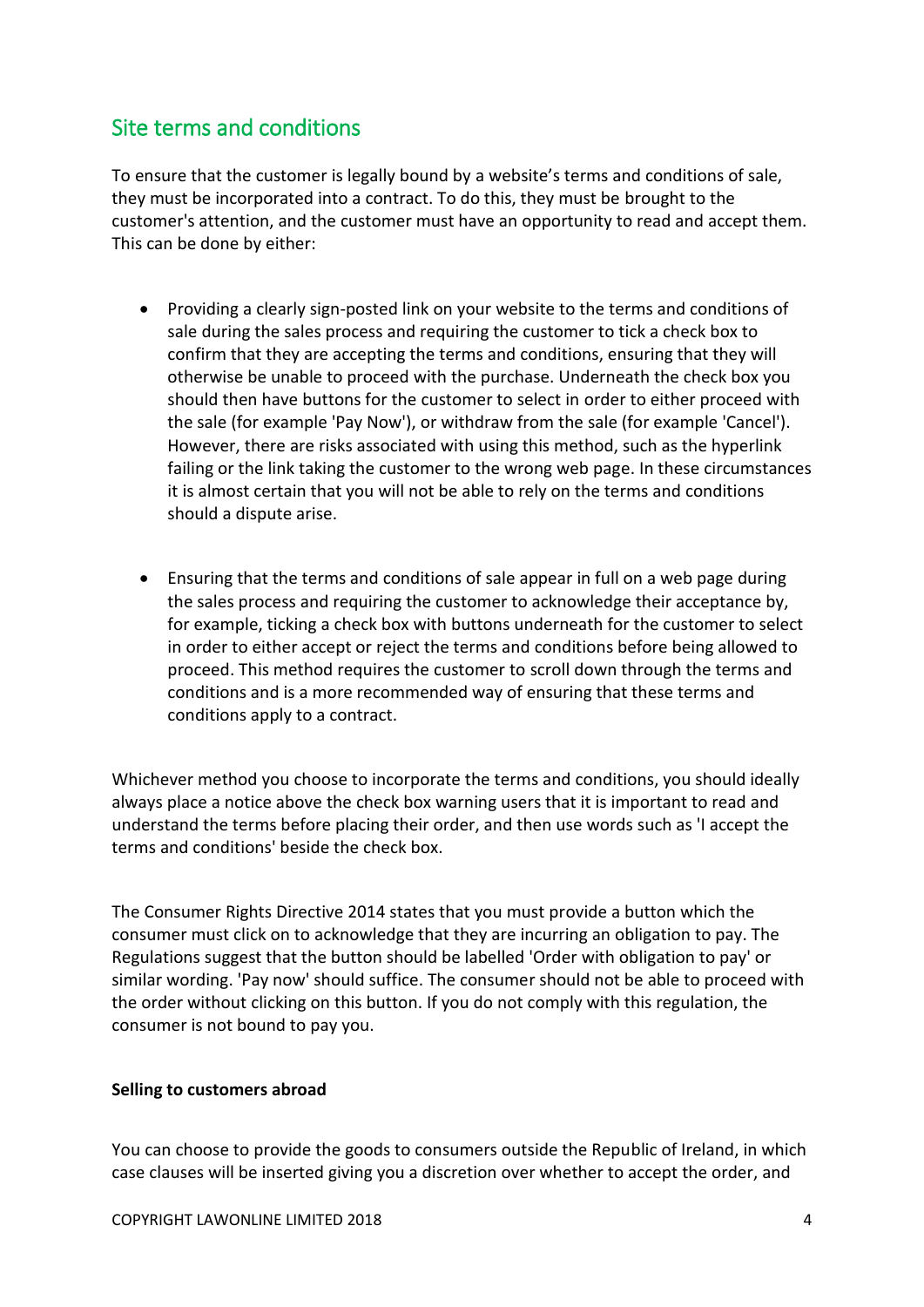advising that the consumer will be responsible to pay any additional costs, such as postage, taxes or import duties.

Note if your business provides services to consumers that under the EU Services Directive you cannot discriminate against customers in the European Economic Area ('EEA') based on their place of residence unless you have an objective reason to justify doing this. This means, for example, that you cannot refuse to provide your services, offer different terms and conditions, or provide different standards of service on the sole basis of an individual's place of residence. In order to justify your reason for discriminating against an individual because of their place of residence, you will have to show that it will put an excessive strain on your business.

Also note that consumers within the EEA, and possibly in other countries, will be entitled to rely on their own local consumer laws for protection if a dispute arises and you may want to consider the applicable law in each country and provide compliant terms and conditions.

You should also consider the security issues involved with allowing overseas orders for goods. For example, if you accept credit/debit cards issued on foreign banks from overseas customers and the credit/debit cards prove to be stolen, your business may be subject to a charge-back of the transaction long after the goods have been shipped.

### **Governing law and consumer contracts**

There are EU regulations regarding which country's laws will apply to a contract and in particular, contracts made online with consumers.

Although the parties to a consumer contract can still choose which country's laws apply to it, a consumer can rely on the consumer laws of their home country if you either:

- 1. pursue your commercial or professional activities in that country, or
- 2. direct your commercial or professional activities, in any way, to that country. This could include providing a choice of languages on your website, giving delivery costs to other countries within the EEA etc..

If you intend to make your goods or services available to consumers living in other EEA states, you are likely to be bound by the country's local consumer laws (some of which may be more onerous than the Republic of Ireland's current consumer protection laws), leaving you with the following choices: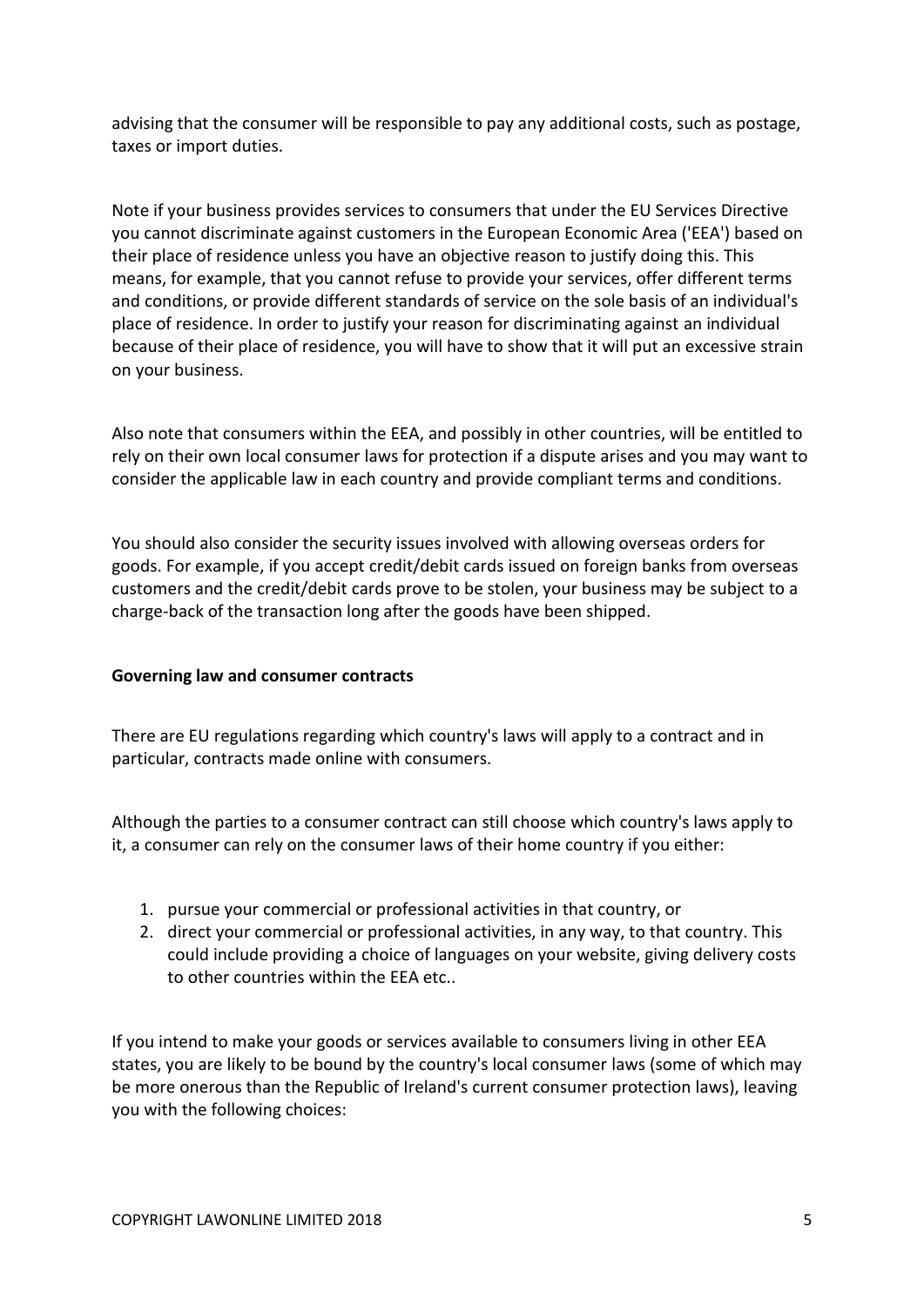- 1. you can decide to accept the risk of having to comply with laws in an EEA country about which you are unaware
- 2. seek legal advice in each country in which you direct your activities
- 3. cease trading with consumers in EEA countries

## **Legislation that applies to all contracts with consumers made online**

We have listed below the information that must be provided to a consumer under various regulations. It is not appropriate to incorporate all of the required information into this document and, in some instances, it is better to make the information available on your website and/or in an email sent to the customer prior to the delivery of goods or provision of services.

We have identified the information which has not been included in the document by inserting 'not included' next to each item. We have also suggested how the information should be provided.

## **Consumer Rights Directive 2014**

The Consumer Rights Directive 2014 (CRD) states that certain information must be given to consumers before they are bound by a contract, and provide for 'cooling off' cancellation periods. The regulations deal with contracts for:

- goods, which include digital content supplied on a tangible medium such as a CD, DVD or USB stick;
- services: and
- digital content supplied by streaming, downloading or means other than on a tangible medium.

Digital content means data produced and supplied in digital form such as computer programs, applications, games, music, videos or texts. The information to be provided differs according to the type of contract.

A website's terms and conditions must be suitable for a distance contract. This is a contract under which a consumer buys goods or services from retailers or service providers under an organised scheme without any face-to-face contact. This includes sales made via websites. This guide focusses solely on the information required for distance contracts.

The CRD states that certain information must be supplied on a durable medium. This means a medium that allows information to be addressed personally to the consumer and allows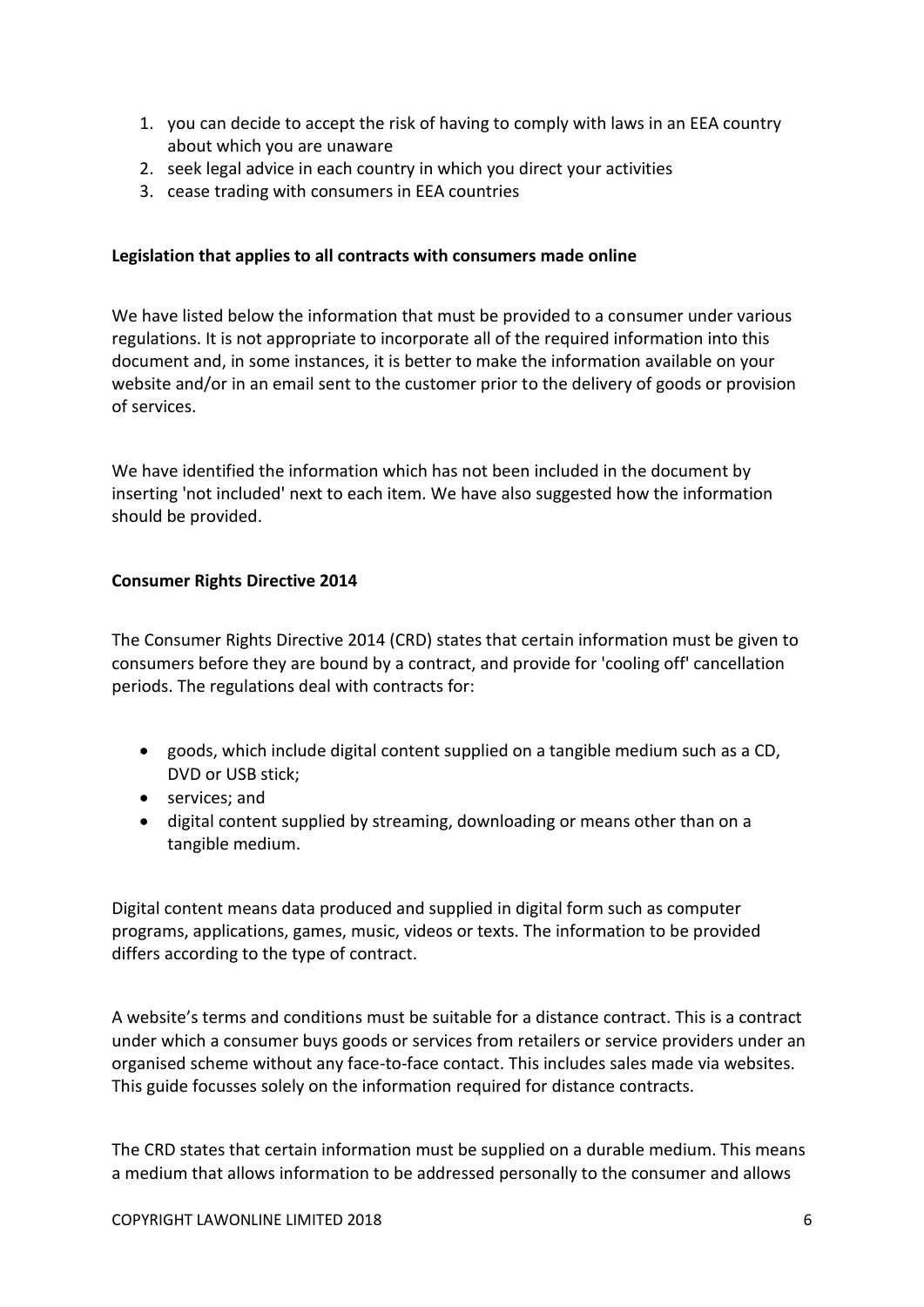the consumer to store and access it for future reference in an unchanged form. Examples of a durable medium are paper, email, text message and a personal account such as online accounts used by utility companies for billing.

## **Exemptions from the Directive**

## *Contracts totally exempt*

Some types of contracts are completely exempt from the CRD. In these cases there is no requirement to supply pre-contract information and neither does the consumer have a right to cancel.

Exempt contracts include contracts:

- for gambling including betting, gaming and participating in a lottery;
- for the supply of financial services;
- for the sale or transfer of land:
- for rental of residential accommodation;
- for the construction or conversion of buildings;
- for the supply of food, beverages or other goods intended for everyday consumption supplied to the consumer's residence or workplace by regular roundsmen (e.g. a milkman, but not a supermarket);
- for package holidays and timeshares.

## **Contracts exempt from cancellation rights**

There is a further list of contracts that must comply with the pre-contract information requirements but for which the consumer does not have cancellation rights.

They include distance contracts:

- for goods made to the consumer's specifications or personalised;
- for goods likely to deteriorate quickly;
- for alcoholic drinks for which the price has been agreed but delivery can only take place after 30 days, and where the price fluctuates in the market;
- for urgent repairs or maintenance where the consumer has specifically requested a visit from the trader;
- for newspapers or magazines except for subscriptions;
- concluded at a public auction which consumers can attend in person (but not online auctions like eBay);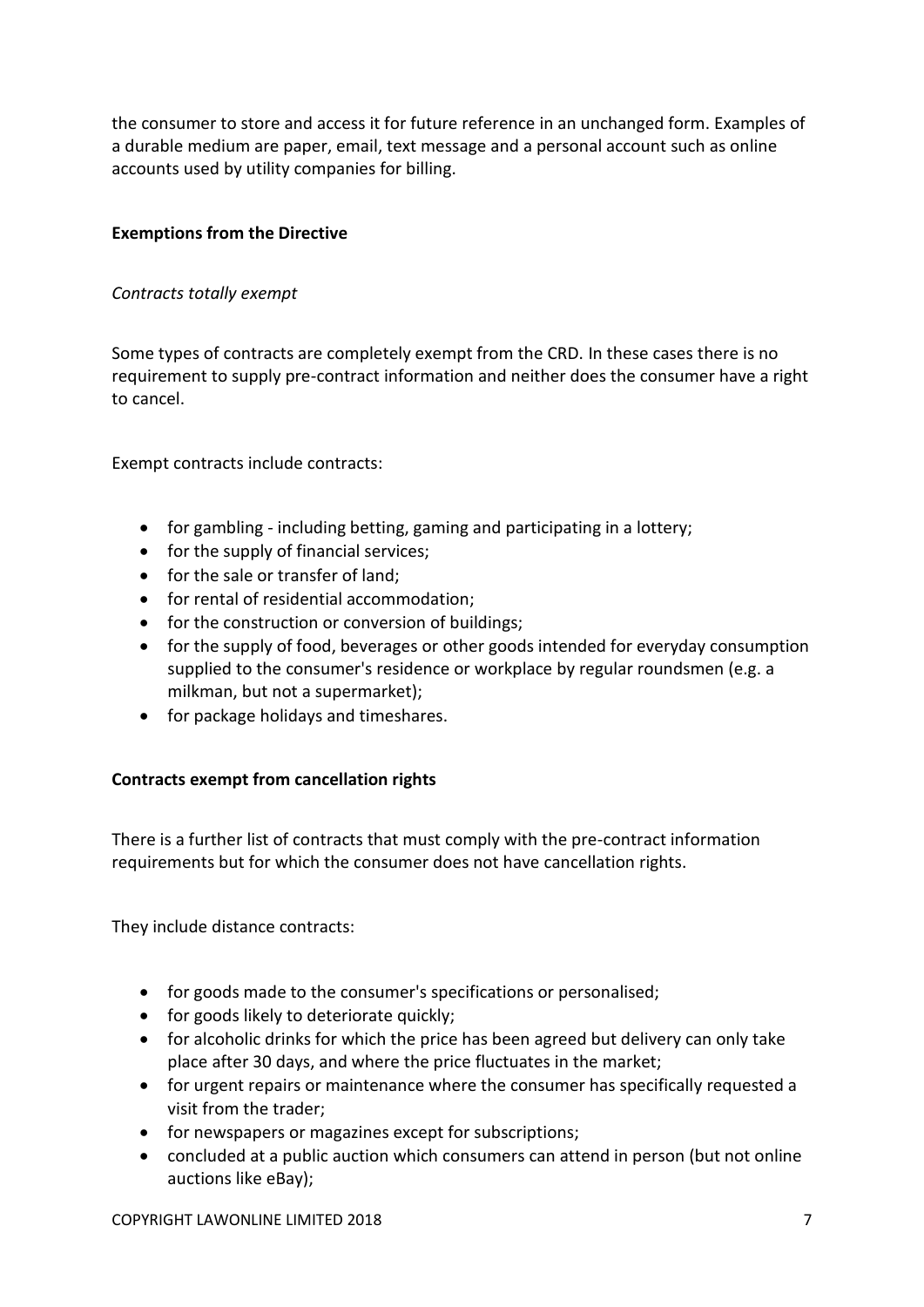• for accommodation, transport of goods, vehicle rentals, catering or leisure services, where the contract has a specific date or period of performance.

### **Loss of cancellation rights**

There are some circumstances where consumers who would otherwise have cancellation rights can lose them. Consumers will lose this right if they:

- unseal goods that were supplied sealed, and are then not suitable for return for health protection or hygiene reasons;
- unseal sealed audio recordings, video recordings or computer software; or
- mix the goods inseparably with other goods.

If the consumer wants you to start supplying services before the end of the cancellation period you must get:

- the consumer's express request to the supply starting during the cancellation period and
- if the contract is for services only, or for goods and services where the main purpose is the supply of services, the consumer's acknowledgement that they will lose the right to cancel once the services have been fully performed.

Once they have given the appropriate request and acknowledgement, they will lose the right to cancel a contract for services once these have been fully performed in the cancellation period.

If, however you do not get this request and acknowledgement, or if you did not provide the confirmation of the contract (see 'Confirmation of distance contracts' below), including a confirmation of this request and acknowledgement, the consumer will not have to pay you for any services supplied during the cancellation period.

### **Requirements to supply pre-contract information**

If you are selling goods and/or services to a consumer via a distance contract, you must give the consumer certain information **before they place the order.** You must provide this information in a clear, prominent manner that is appropriate to contracting via a website. You should also repeat the information in the order confirmation notice. This is usually an email sent to confirm that you are dispatching the goods or will perform the services. The confirmation notice must be in a durable medium, i.e. on paper, by email or in a form that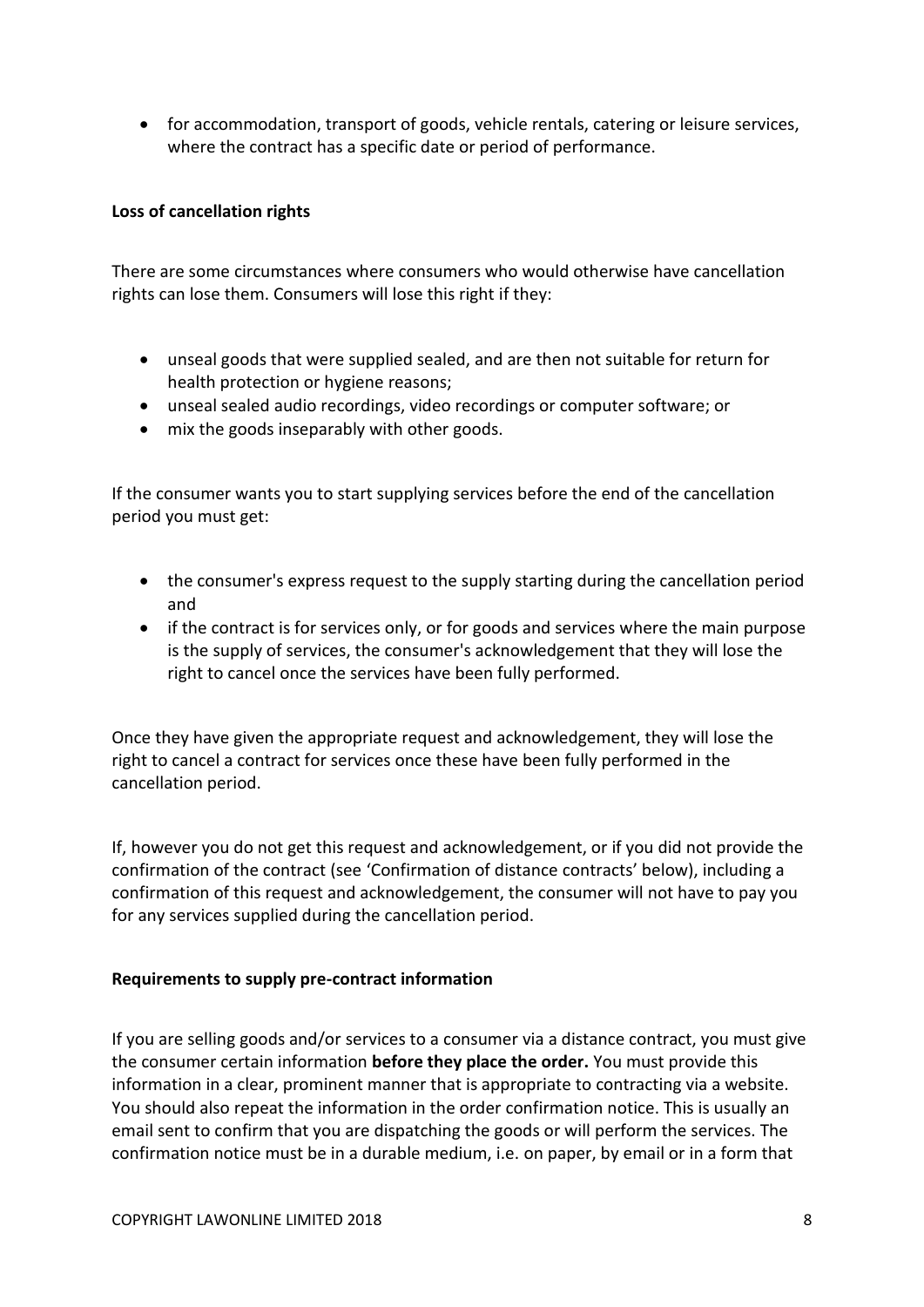allows the consumer to store and reproduce it. Note that these terms and conditions are not appropriate for contracts of indeterminate duration or subscription contracts.

The information that must be given to the consumer before they place the order is:

- 1. A description of the main characteristics of the goods and/or services.
- 2. The total price, including all taxes, or the manner in which the price is to be calculated if the nature of the goods or services means it cannot be calculated in advance.
- 3. Delivery and any other costs, where appropriate.
- 4. The duration of the contract and minimum duration of the customer's obligations under the contract.
- 5. Whether any delivery restrictions apply and which means of payment are accepted.

In addition, before the consumer is bound by the contract, you must give them the model cancellation form set out in the CRD, a copy of which is found at the bottom of the terms and conditions. You must also give them the following information (points 6-24) in a clear, comprehensible manner that is appropriate to contracting via a website. It is best to provide this information along with the information mentioned above on the website before the customer places the order. However, you could provide it after the order. At the very latest it must be provided in the confirmation notice.

- 6. Your business name and the geographical address, telephone and fax numbers and e-mail address of your business (included - but we recommend that this is also provided on the website and in the confirmation notice).
- 7. The name and geographical address of any trader you are acting on behalf of (not included - provide on your website and in the confirmation notice).
- 8. How long prices quoted remain valid (not included provide on your website).
- 9. Arrangements for payment (included but also include on website and in the confirmation notice).
- 10. Arrangements for the delivery of goods or performance of services, including the timeframe. You must deliver goods within 30 days of the purchase if you do not agree a longer timeframe with the customer. You must state any delivery restrictions clearly (not included - provide on your website and the confirmation notice).
- 11. The cost to the customer of communicating with you to conclude the contract when it will be more than the basic rate (not included - provide on your website and in the confirmation notice). You are not allowed to charge the consumer premium telephone rates for any helplines you operate in relation to the contract (e.g. for customer queries, cancellations and complaints).
- 12. If the consumer has a right to cancel, the time limit, conditions and procedures involved in exercising the right to cancel. (Included but you should also consider providing this on your website and a link to that page in the confirmation notice.)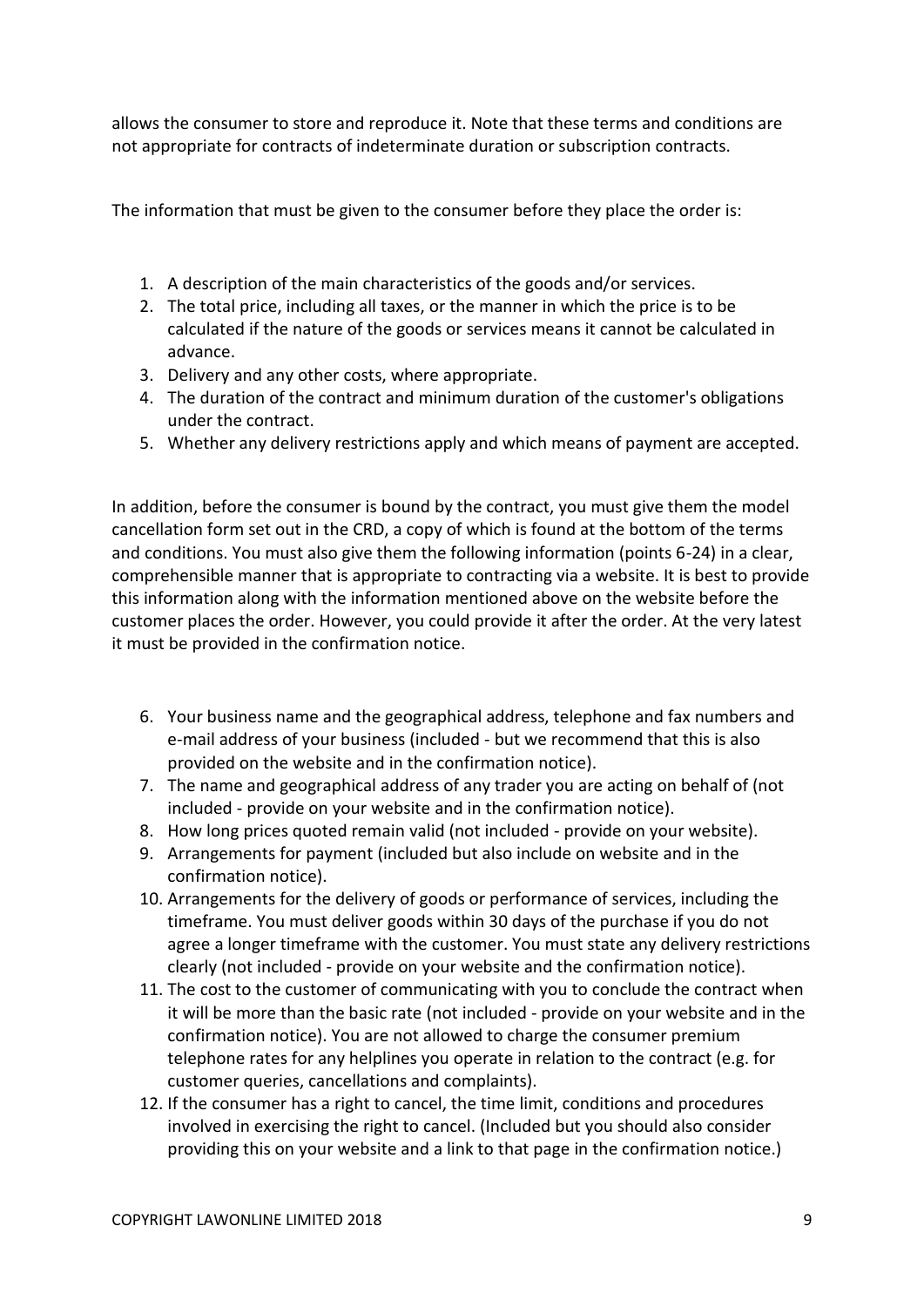- 13. If you are providing services and the consumer wants you to start performing the services before the end of the cancellation period, you need to ensure you have a request from them and their acknowledgement that they will lose the right to cancel once you have fully performed the services.
- 14. Where there is no right to cancel or that right could be lost, a statement to this effect and the circumstances in which the right can be lost. (Included but provide on your website and in the confirmation notice.)
- 15. That the consumer will have to pay for services received if they ask you to start performing during the cancellation period and then cancel after you have started.
- 16. Where the goods should be returned. (Not included. The terms say you will provide these details. You should do so on your website and in the confirmation notice.)
- 17. That the consumer will have to bear the cost of returning the goods, if this is the case (not included - provide on your website and in the confirmation notice).
- 18. The cost of returning the goods if regular post can't be used (not included provide on your website and in the confirmation notice).
- 19. Your complaints handling policy (not included, other than a term that customer should contact you. Include on website and in the confirmation notice).
- 20. Details of any out-of-court complaints redress. If you are required to do so by legislation or any rules of your trade association, you must tell the consumer the name and website address of the certified ADR body to submit the dispute to. See 'ADR disputes' below. (ADR provisions are included but also provide on your website and in the confirmation notice.)
- 21. If you are selling goods, a reminder that you have a duty to supply goods conforming to the contract (included, but also provide on your website and in the confirmation notice).
- 22. Details of any guarantees or after-sales service (not included provide on your website and in the confirmation notice).
- 23. Which, if any, codes of conduct apply to you, and where the consumer can get copies (not included - provide on your website and in the confirmation notice).
- 24. The existence and conditions of any deposits or other financial guarantees to be provided by the consumer (not included - provide on your website and in the confirmation notice).

### **The model cancellation form**

In distance contracts that do not fall within the exceptions in the CRD the consumer will have a right to cancel. Before the contract is made, you must give them the model cancellation form set out in the CRD in a durable medium. It is included within this document. The cancellation form must be legible.

The consumer does not have to use the model cancellation form so long as they clearly state to you that they are cancelling the contract.

### **Confirmation of distance contracts**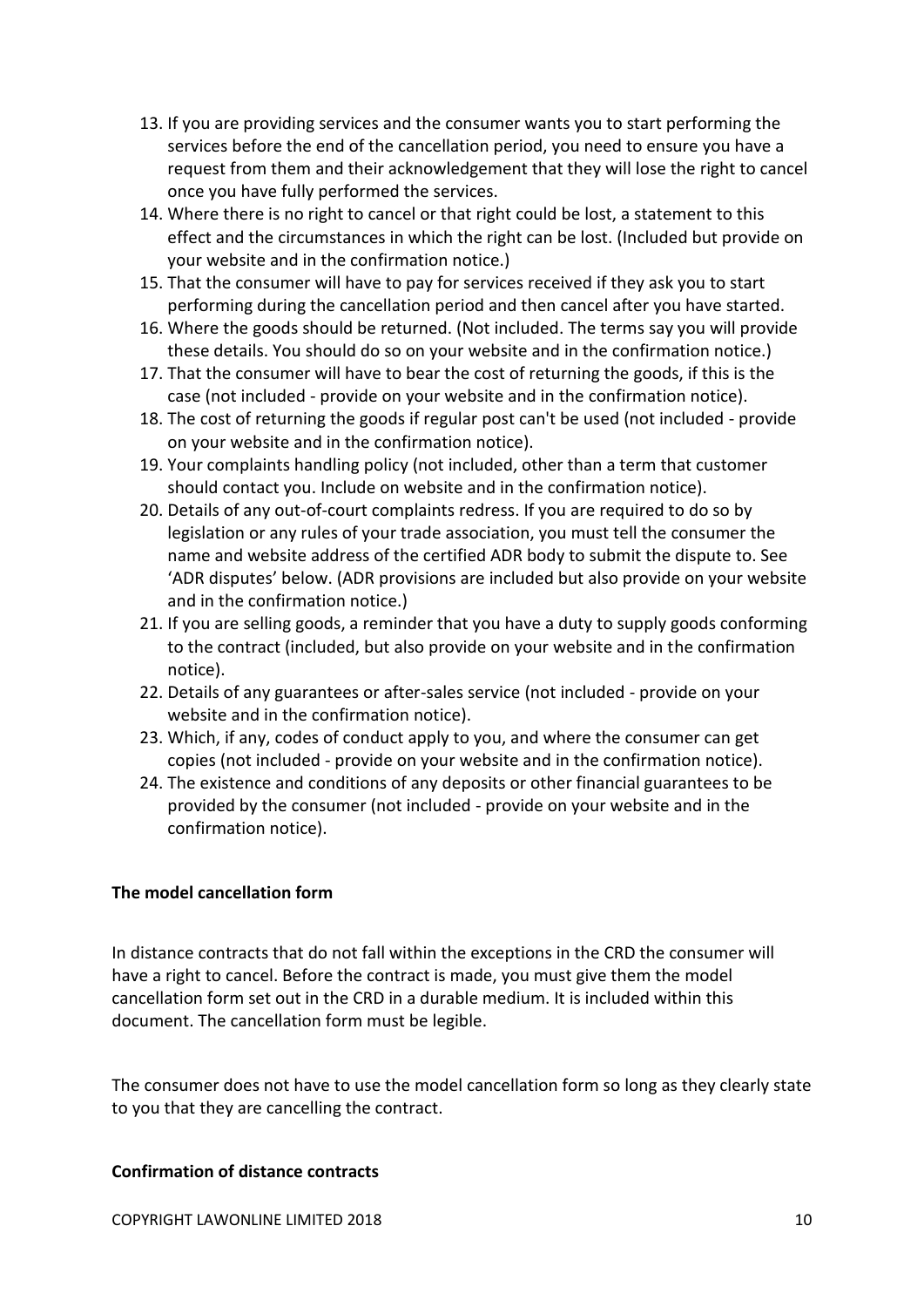You must give the consumer confirmation of the contract on a durable medium. Unless the pre-contract information above was already supplied to the consumer on a durable medium before the contract was made, it must be included in the confirmation of the contract. You must send this confirmation of the contract to the consumer within a reasonable time after the contract is made, and at the latest at the time of delivery of the goods or before the start of performance of any services.

#### **If the pre-contract information is incorrect**

The information which the trader must give the consumer before the consumer is bound by the contract is treated as a term of the contract. This means that if the information is incorrect, the consumer can claim against the trader for any costs incurred by the consumer as a result of the information being incorrect. The consumer can recover up to a maximum of the price paid. The trader cannot change any of that information without the consumer expressly agreeing to this.

### **Cancellation of contracts**

#### **The cancellation period**

Under the CRD, consumers have a right to cancel the contract during the specified cancellation period without giving a reason. If you fail to provide the required pre-contract information about the customer's right to cancel, the cancellation period will be extended.

The normal cancellation period depends on whether you are selling goods, services or goods and services.

#### *Contracts for the sale of goods only*

The cancellation period for contracts under which goods are supplied is the period ending 14 calendar days after the day:

- the consumer (or someone chosen by him other than a carrier) is given physical possession of the goods; or
- the consumer (or someone chosen by him other than a carrier) is given physical possession of the last of the goods, if a series of goods was ordered.

So, for example, if the consumer receives the goods on 1 August, the last day for cancellation is 15 August.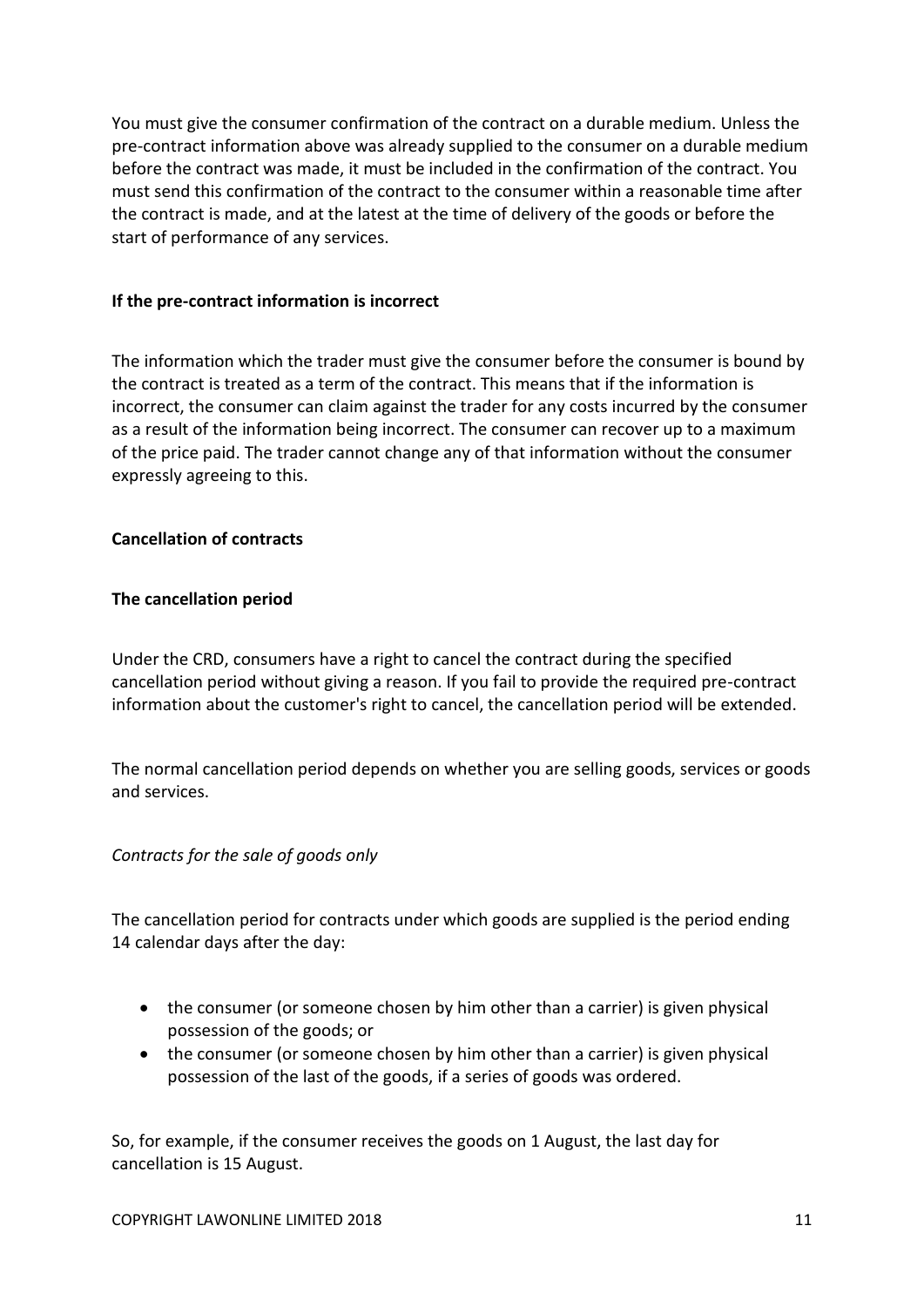### *Contracts for the supply of services only*

The normal cancellation period for services is the period ending 14 days after the day the contract was made.

## *Contracts for the supply of goods and services*

If the contract is for the supply of goods and services, the cancellation period depends on the main purpose of the contract. If the main purpose of the contract is the sale of the goods, and the service is ancillary, the cancellation period for goods will apply. An example of this is where a washing machine is bought and installed by the seller. However, if the main purpose of the contract is the supply of a service, and the supply of goods is ancillary, the cancellation period for services will apply. An example of this would be a contract for a training course which includes course materials.

## **Extension of time where pre-contract information is not supplied**

Unless your contract falls under one of the exceptions in the CRD, the normal cancellation period is extended if you have not provided consumers with information on the right to cancel before the contract is made (i.e. information on the conditions, time limit and procedures for cancelling). If you provide this pre-contract information on the right to cancel within 12 months of the first day of the normal cancellation period, the cancellation period will end 14 days after the consumer receives this information. The effect of this in a sale of goods contract is that if you provide the information on the right to cancel at the latest by the date you give the goods to the consumer, the normal cancellation period will apply.

If you do not provide this information on the right to cancel at all, the normal cancellation period is extended by 12 months.

### **Exercise of the right to cancel**

The consumer must inform you that they wish to cancel by making a clear statement to you within the cancellation period. Although you must supply them with the model cancellation form before the contract is made, they do not need to use this form and can inform you in some other way.

### **Obligations following cancellation**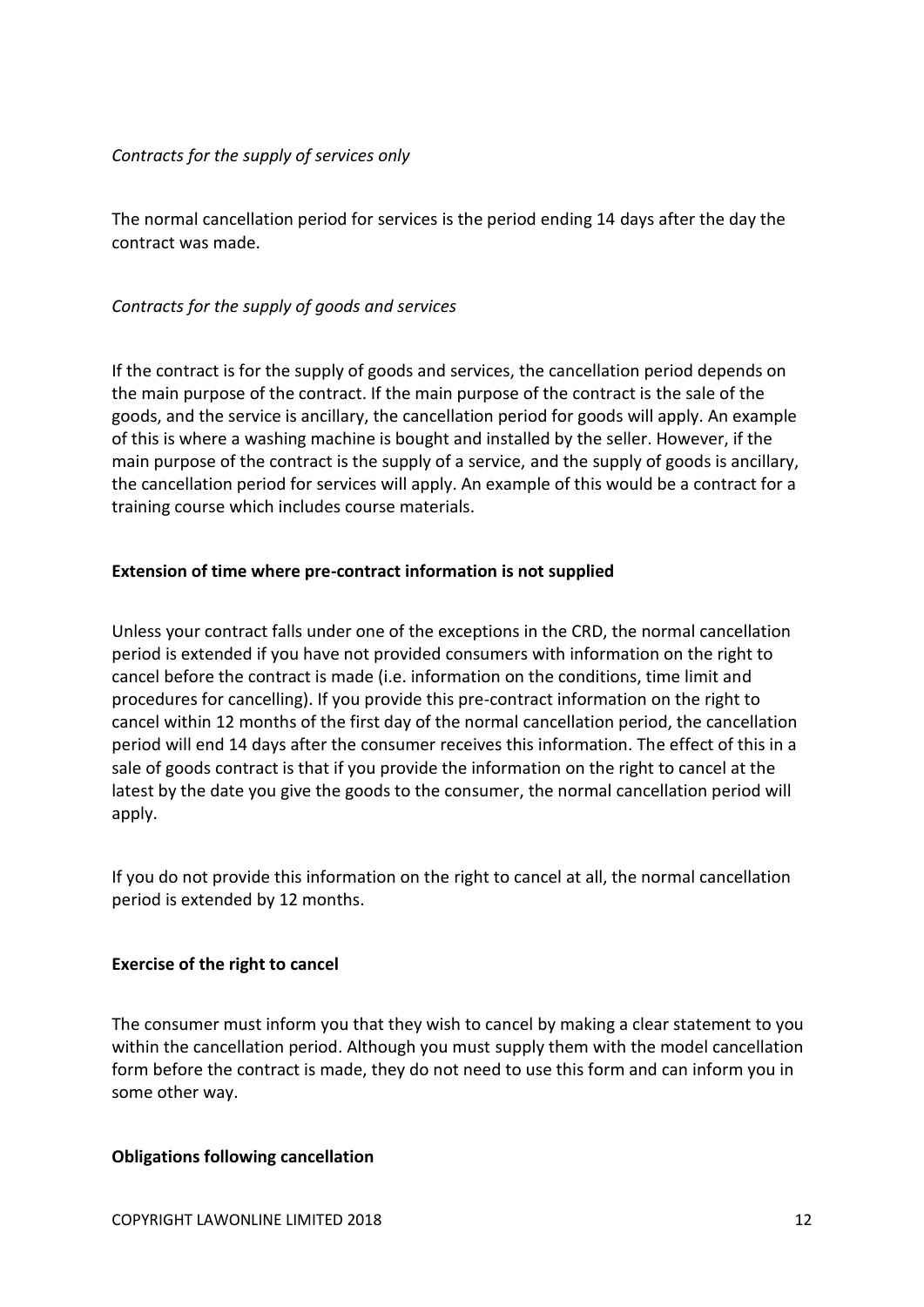## *Your obligation to confirm receipt of model cancellation form*

If a customer submits the model cancellation form you have provided by online submission, you must acknowledge receipt of it without delay using a durable medium. It would be good practice generally to acknowledge receipt of cancellations.

## *Customer's obligation to return the goods*

In a distance contract, the customer has the obligation to return the goods to you after they have cancelled the contract unless you have offered to collect them.

If the consumer has the obligation to return the goods, you should specify the address to which they should return the goods. They must bear the direct cost of returning the goods to you unless:

- you have agreed to pay these costs; or
- you had not provided them with pre-contract information stating that they would have to pay the costs of return.

You cannot require the consumer to pay any costs or charges above the direct cost of returning the goods.

If you have offered to collect the goods, you are not allowed to charge the consumer unless they have agreed to bear this cost.

### *Your obligation to refund money*

When the consumer has cancelled, you must refund everything that the consumer paid for the goods, including any normal postage or delivery charges. However, if the consumer has specifically chosen a more expensive type of delivery than you would normally use, you only need to refund your normal delivery charge.

You must reimburse the consumer without delay. The latest date by which you must reimburse them varies. If the contract is a sales contract (i.e. for the sale of goods only or for the supply of goods and services with the main purpose being the supply of goods), and you have not offered to collect the goods, you must reimburse the consumer within 14 calendar days after the day on which: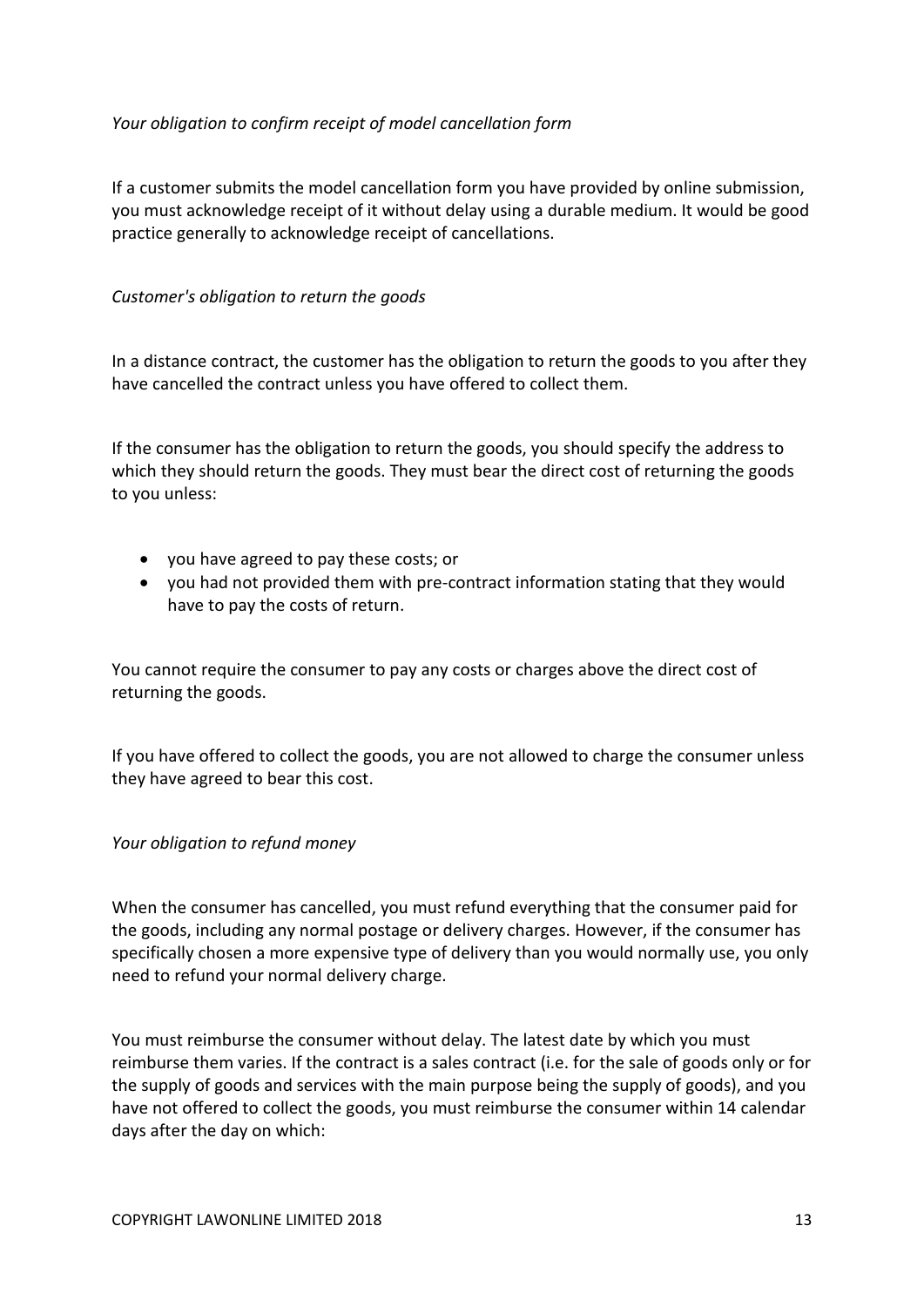- you receive the goods back; or
- if earlier, the day the consumer supplies evidence to you of returning them.

If the contract is a sales contract and you have offered to collect the goods, or if the contract is a services contract (i.e. for the supply of services only, or for the supply of goods and services with the main purpose being the supply of services), you must reimburse within 14 calendar days after the day on which you were informed the consumer was cancelling.

You must reimburse using the same method of payment as the consumer used to pay you, unless you both agree otherwise. You are not allowed to charge any fee for the reimbursement. If the consumer has damaged the goods by handling them beyond what would be reasonable to examine them in a shop, as long as you have provided the consumer with the required pre-contract information on the right to cancel, you are allowed to deduct the loss in value of the goods from the amount reimbursed.

## **Supply during cancellation period**

### *Supply of services*

You must not start to provide services before the end of the cancellation period unless the consumer has expressly asked you to.

The consumer may cancel while you are supplying the service, but loses the right to cancel once you have finished performing the service as long as:

- the contract is not for the supply of supply of water, gas, electricity or district heating;
- they requested that you start the supply within the cancellation period; and
- they acknowledged that they would lose the right to cancel once the service was fully performed.

If the consumer cancels during the cancellation period after you have started performing the service, they must pay you part of the price proportional to the work done, as long as:

- they requested you to start the supply within the cancellation period; and
- you supplied them with the pre-contract information on the right to cancel and their obligation to pay for services supplied.

### **E-commerce Regulations**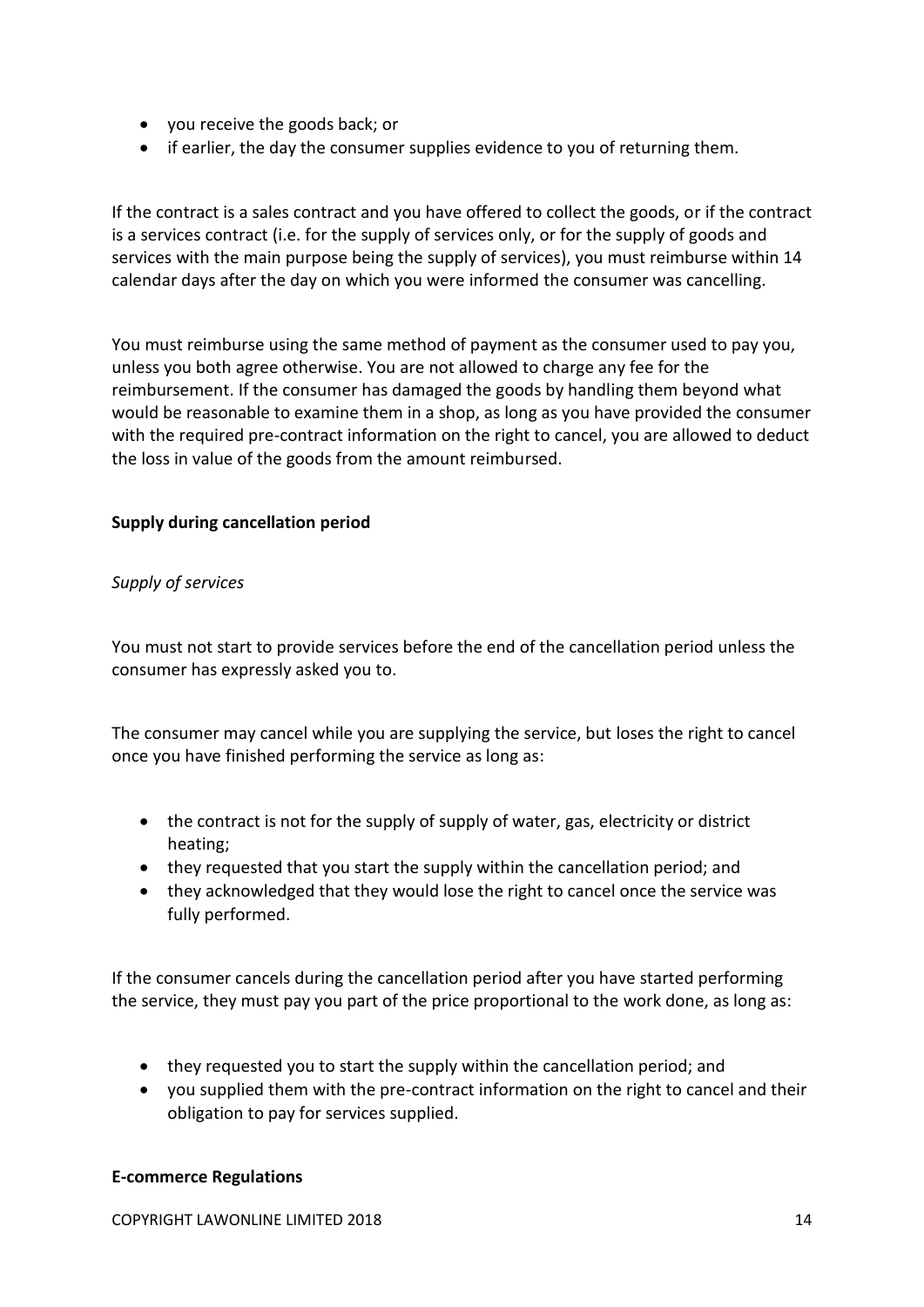In addition to the CRD, you must also comply with the Electronic Commerce (EC Directive) Regulations 2002 ('ECR'). Some of the information that you must provide overlaps with the requirements of the CRD. We have listed below the additional information required by the ECR and have indicated where it is not included in the terms and conditions. You must supply the following to the customer:

- 1. Your company registration number (if applicable).
- 2. Your VAT registration number (if applicable).
- 3. The name of any publicly accessible trade (or similar) register with which you are registered and your registration number or other means of identification in the register.
- 4. Details of any supervisory authority if your service is subject to an authorisation scheme (such as a licence, certification or registration).
- 5. Details of any professional body with which you are registered, any professional titles you hold and the European Union member states in which the titles have been granted, a reference to your professional rules and how they can be accessed.
- 6. The technical steps that the customer must follow to conclude the contract (not included - provide on your website).
- 7. A description of the technical means for customers to identify and correct input errors prior to placing an order (not included - provide on your website).
- 8. Whether or not a copy of the contract will be kept by you and if so, if it can be accessed by the customer (not included - provide on your website).
- 9. The languages offered for the conclusion of the contract.

### **Provision of Services Regulations**

The EU (Provision of Services) Regulations 2010 apply to most businesses which provide services to both consumers and to other businesses. They are intended to help service providers sell their services more easily across the EEA.

The information that you are required to disclose under these Regulations overlaps with the requirements of the ECR and the CRD. However, the majority of the information must be provided in good time before a contract has been concluded with the customer, so that they are able to make an informed decision when considering whether or not to purchase your services. It must also be provided in a clear and unambiguous manner, so that it can be easily understood.

This means that for online sales, the information should be provided on your website.

In addition to the pre-contract information required by the ECR and CRD mentioned above, these regulations require you to provide: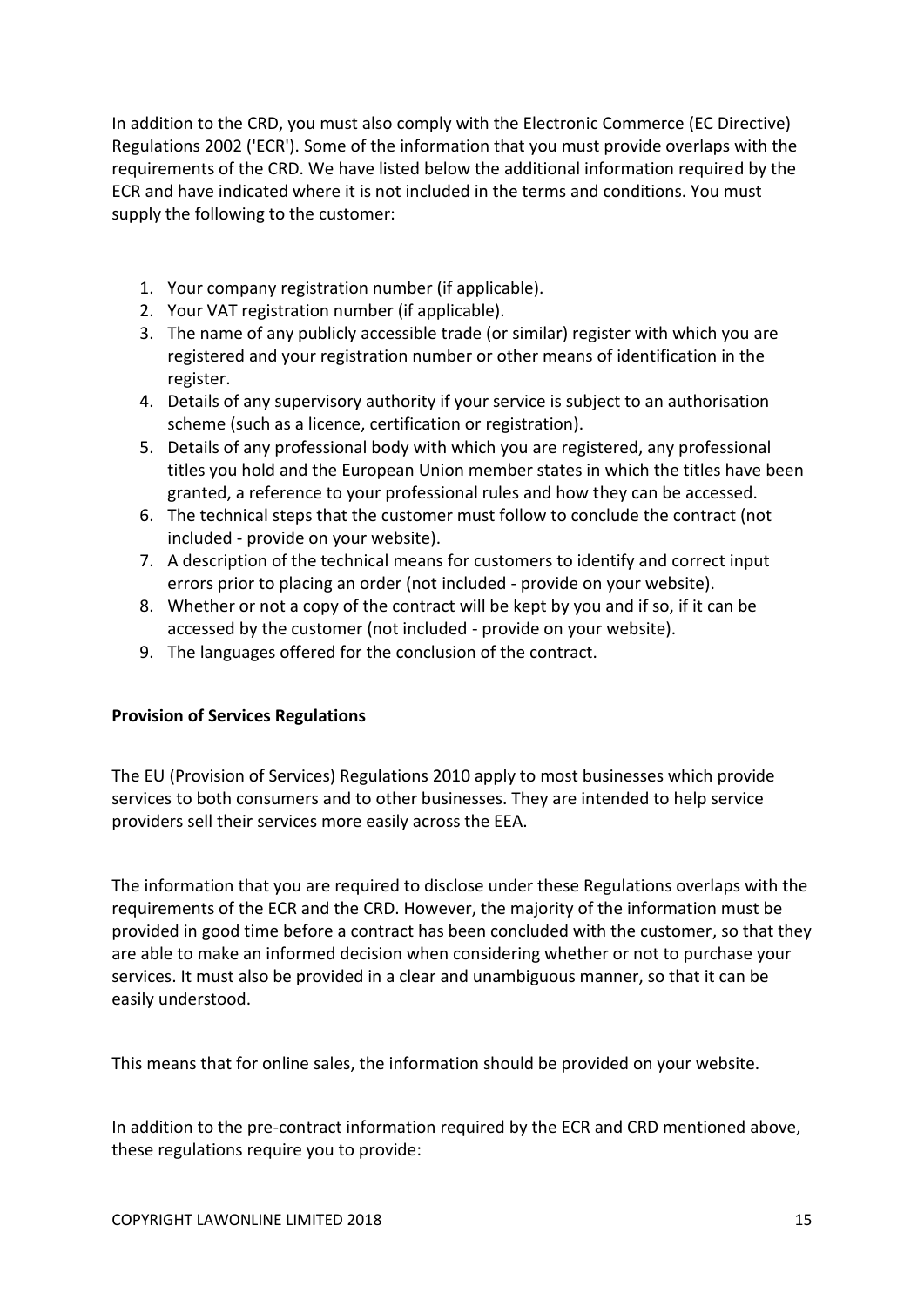- 1. Details of any professional liability insurance or guarantee you may have including the contact details of the insurer or guarantor and the territorial coverage of the insurance or guarantee (not included - provide on your website and in the confirmation notice).
- 2. The terms of the contract including any terms in relation to the law and jurisdiction of the contract.
- 3. The main features of the service if these are not apparent from the context (not included - provide on your website and in the confirmation notice).
- 4. Any dispute resolution procedures provided by the professional regulatory body or under the code of conduct which governs your business (included - also provide on your website and in the confirmation notice).

In addition to the obligation to provide certain information, these regulations require you to:

- 1. Deal with any complaints as quickly as possible (taking into consideration certain factors such as the nature and complexity of a case) and to make best efforts to find a satisfactory solution.
- 2. Make your services available to the public at large and not to discriminate on the grounds of an individual's place of residence unless you have an objective reason to justify doing this. This means, for example, that you cannot refuse to provide your services, offer different terms and conditions or provide different standards of service on the sole basis of an individual's place of residence unless you can justify it. In most cases, you will be entitled to make adjustments by, for example, charging higher prices for any additional costs. You will need to be sure that it will put an excessive strain on your business before refusing to provide services to an individual living in the EEA.

## **Alternative Dispute Resolution**

Businesses selling to consumers (except health professionals) must comply with the requirements of the EU (Alternative Dispute Resolution for Consumer Disputes) Regulations 2015 (The 'ADR Regulations'). Alternative Dispute Resolution ('ADR') is a means of resolving disputes other than by court proceedings. In a mediation, an independent person gives both sides the opportunity to state their position and tries to help them to find a solution. Adjudication or arbitration involves an independent person hearing both sides of the dispute and making a decision to resolve it.

If you are required to use ADR by any legislation which applies to your trade sector or by the rules of your trade association, you must give the consumer certain information before the contract is made. You must tell the consumer the name and website address of the certified ADR body to submit the dispute to. You should provide this information on your website. It will also be included in this document.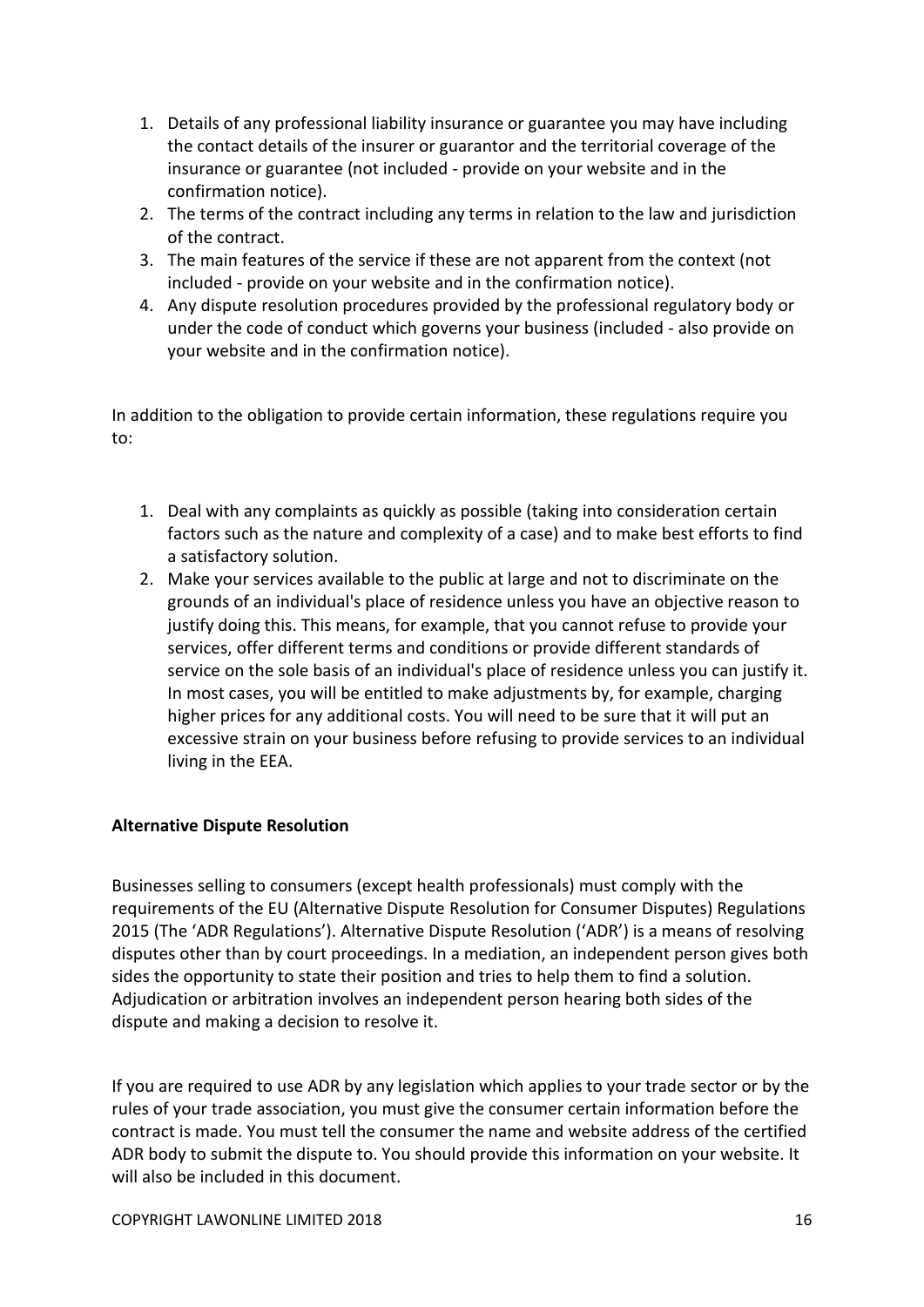In addition, from 15 February 2016, if you are an online trader obliged to use ADR and you make an offer to a customer via email, you must provide a link to the Online Dispute Resolution ('ODR') platform in that email (i.e. http://ec.europa.eu/consumers/odr/). The ODR platform is a way of resolving disputes through online communication. In your terms and conditions, you will need to inform the consumer about the existence of the ODR platform and that it is available to resolve disputes between you and the consumer. On your website, you must also state your email address as the first contact for complaints, and provide a link to the ODR platform.

## **Unfair terms**

Consumers have legislative protection from unfair terms in consumer contracts as required by the Unfair Terms in Consumer Contracts Regulations. An unfair term in a standard consumer contract is a term that is significantly weighted against the consumer. In other words, the contract contains a statement that puts the consumer at a disadvantage. A supplier of goods or services can have an advantage over the consumer by including such an unfair term in a contract.

A term will be considered unfair if it is not included in good faith, if it causes a significant imbalance in the rights and obligations of the parties and is detrimental to the consumer. The Regulation contains a list of terms that will always be unfair and of terms that may be unfair depending on the circumstances.

A trader cannot rely on clauses in a contract designed to protect the trader from claims by the consumer where the consumer has suffered loss as a result of the goods not being of satisfactory quality, fit for their purpose, matching their description or matching the sample or model provided by the trader. The trader also cannot protect themselves from a claim if the consumer suffers death or personal injury as a result of the trader's negligence.

Other terms which may be unfair include:

- a term allowing the trader to retain sums paid by the consumer or to charge the consumer a disproportionately high sum where the consumer decides not to go ahead with the contract
- a term which allows the trader to unilaterally and without a valid reason alter the terms of the contract or the characteristics of the goods or services provided, and
- a term allowing the trader to increase the price of the goods or services without giving the consumer the right to cancel the contract.

## **EC (Companies) (Amendment) Regulations 2007**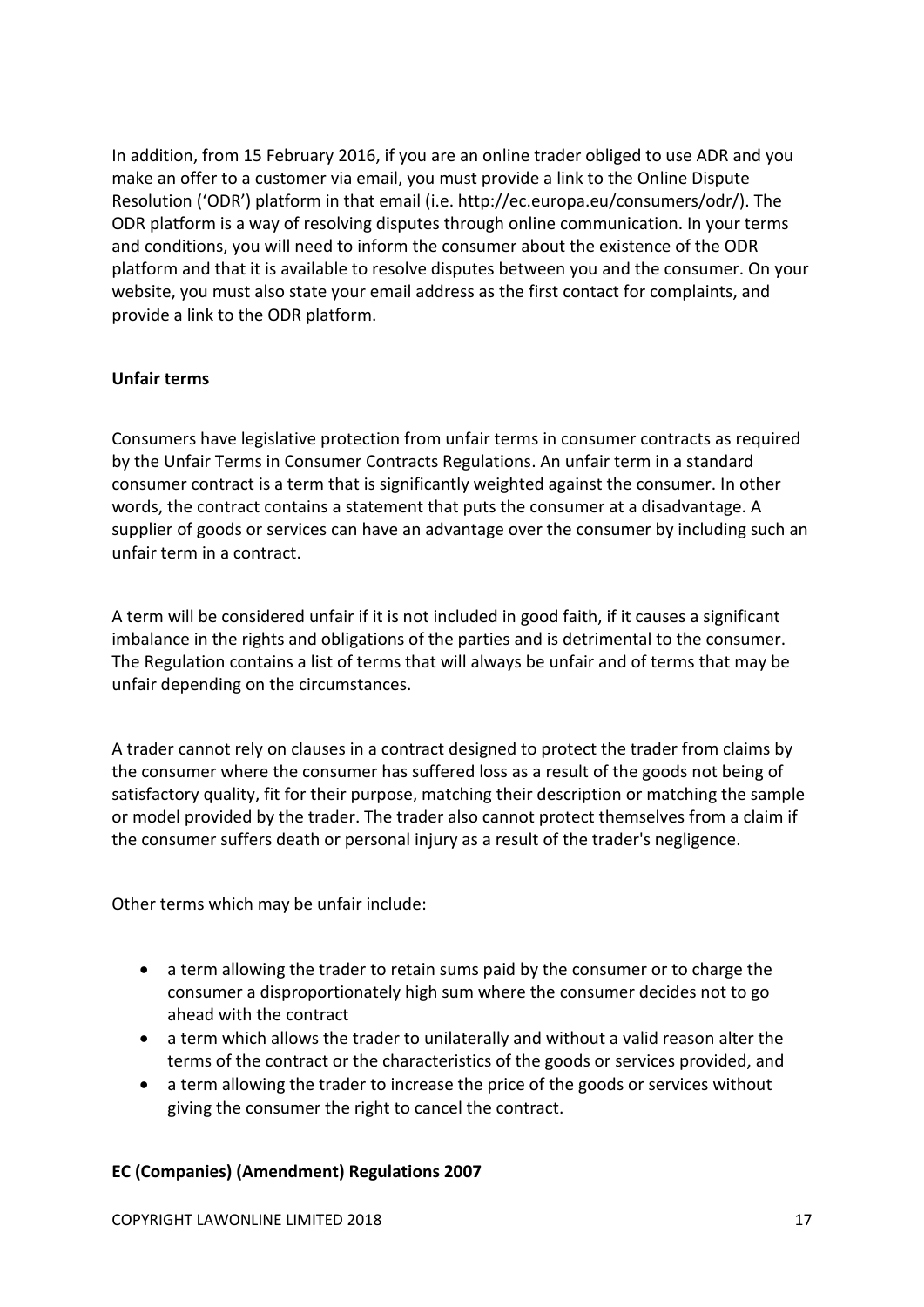The European Communities (Companies) (Amendment) Regulations 2007 require the following information to be included on your website if you are operating through a company:

- 1. the company's registered name and number
- 2. the part of the Republic of Ireland in which the company is registered
- 3. the registered address
- 4. the fact that it is a limited company if it is exempt from using the word 'limited'
- 5. if it is an investment company, the fact it is such a company (not included)

### **Sole traders, partnerships and limited liability partnerships**

Limited liability partnerships are required to provide their registered name and number and registered address.

A sole trader must provide their name (in addition to any trading name that they may use) and an address where service of any business related documents will be effective.

Partnerships must provide the names of the partners unless there are more than 20, in which case the website must provide the address of the partnership's principal place of business and state that a list of the partners' names can be inspected there. They must also provide an address where service of any business related documents will be effective.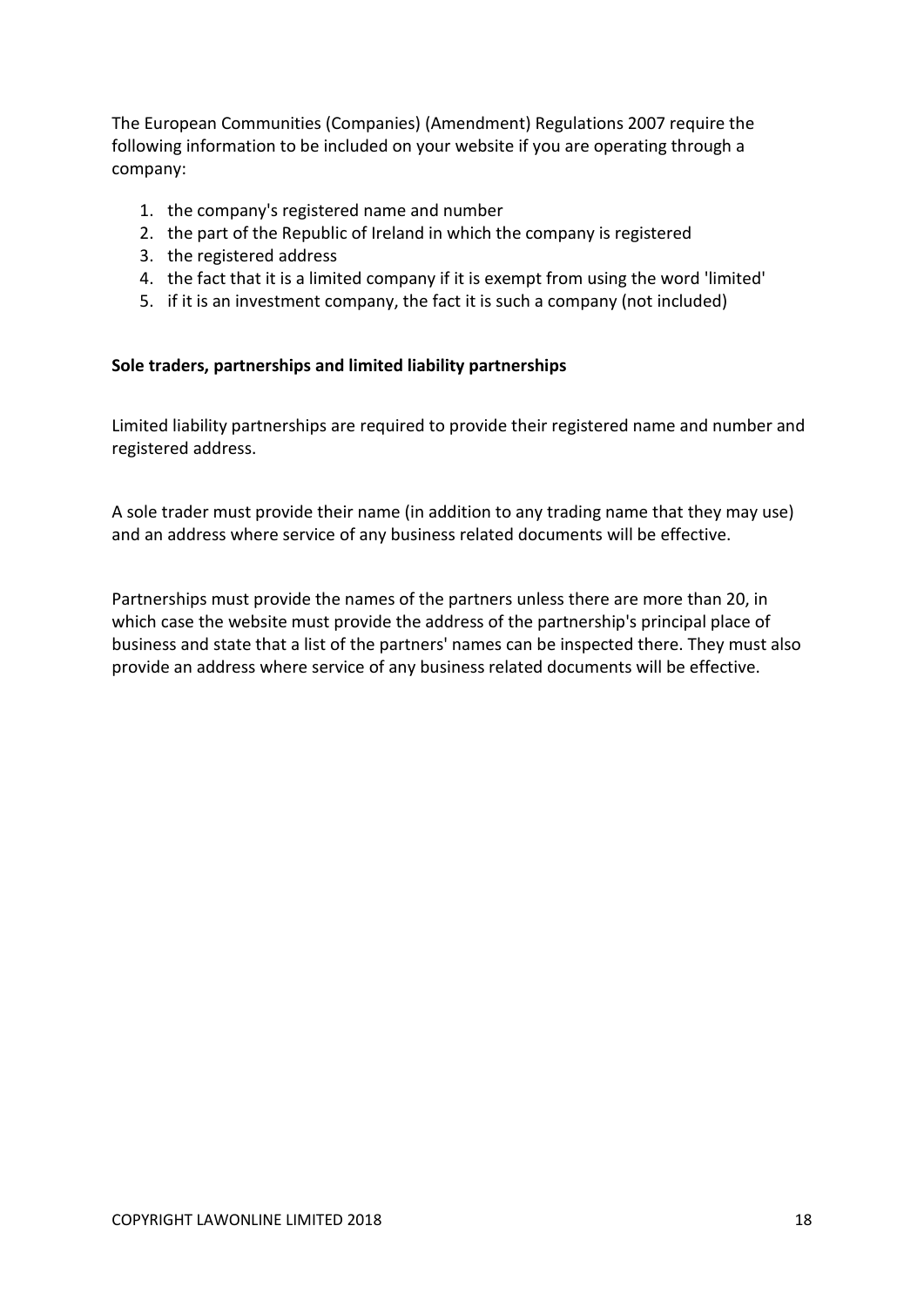# <span id="page-18-0"></span>Consumer rights

Whenever you sell goods or services, there are various consumer laws with which you must comply. These are described below.

The following legislation applies to all contracts with consumers whether or not they are made online:

## **The Sale of Goods and Supply Services Act 1980**

The Sale of Goods and Supply of Services Act 1980 (as amended) requires a supplier of services acting in the course of a business in the Republic of Ireland to provide the service:

• using reasonable care and skill

• within a reasonable time (unless the price is determined by the contract, left to be determined in a manner agreed by the contract or determined by the course of dealing between the parties)

• at a reasonable cost

These terms will be implied in all agreements with consumers but can be excluded subject to compliance with legislation regarding the use of unfair contract terms.

### **The Sale of Goods Act**

The Sale of Goods Act 1893 (as amended) imposes three requirements on traders which cannot be excluded in contracts with consumers:

- You must make sure the supplied goods are as you describe them; for example, a television must be the exact model that you say it is.
- The goods must also be of satisfactory quality. To be of satisfactory quality, goods must normally:
	- do what they are supposed to do
	- be safe
	- comply with any public statements made about the characteristics of goods (especially in advertising or on labelling)
	- be free from defects, including minor ones
	- function properly for a reasonable period of time
	- have a reasonably satisfactory finish and appearance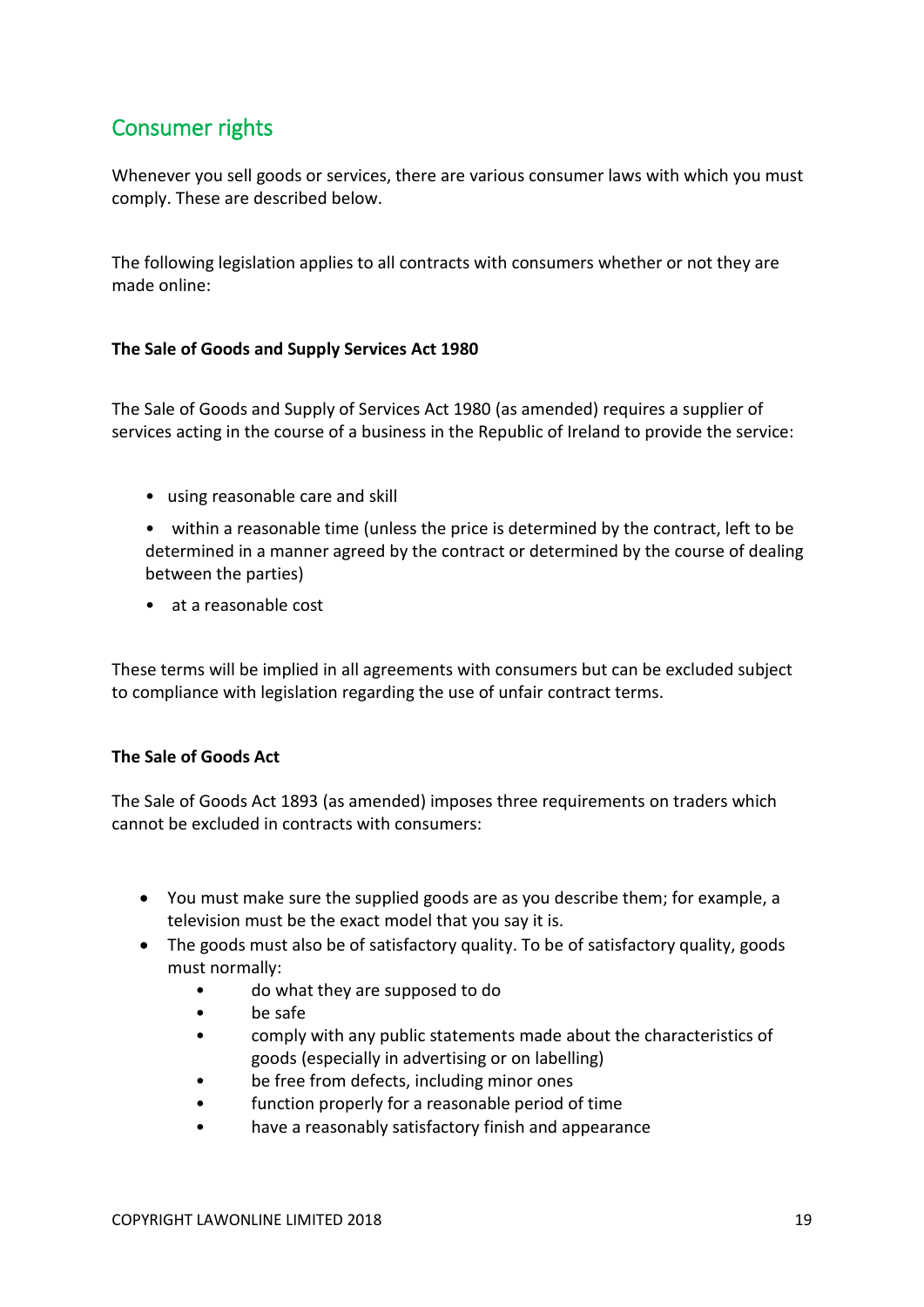You should also ensure that the goods are 'fit for their purpose'.

If a customer makes it known to you that they intend to use the goods for a particular purpose, it is implied by law that the goods supplied are reasonably fit for that purpose. For example, if you are told by a customer that they wish to use a jacket for hill-walking in rainy weather, the jacket should be waterproof. The first two conditions must normally be met whatever price the goods are sold at.

However, the standard of the remaining conditions depends on factors like the price of the products or whether they are new. For example, if the products are second hand, it may be reasonable for the goods to last only a short time or have some defects, such as signs of wear and tear. If they are brand new, however, this will not be acceptable at all unless the defects have been pointed out to the buyer - who will normally expect a reduction in price to reflect this.

## **Examples**

Here are some examples - but it is important to remember that each case is different:

- A new Range Rover which is drivable but has a variety of minor problems with its engine and bodywork is not of satisfactory quality - especially in view of its luxury price tag.
- A second hand car which has a defective clutch and breaks down shortly afterwards would be of satisfactory quality if the seller had pointed out the defect and the price took account of it.

### **Remedies available to a consumer**

If the consumer goods or services that you sell do not conform to the implied terms contained in the Sale of Goods Act or the Sale of Goods and Supply of Services Act a customer may seek redress by:

### *Rejecting the contract and seeking a refund.*

This must be done within a 'reasonable time'. What constitutes a reasonable time will vary from case to case and, in the case of the sale of goods, will include whether the customer has had a reasonable opportunity to examine them. A customer cannot reject the contract if the goods have been 'accepted', such as if the goods have been held by the customer for over a reasonable period of time.

This does not apply to customers who have been supplied with goods that are faulty or are not as described and they will be entitled to a refund. In such cases a customer does not have to accept a replacement or credit note as an alternative.

### *Seeking damages*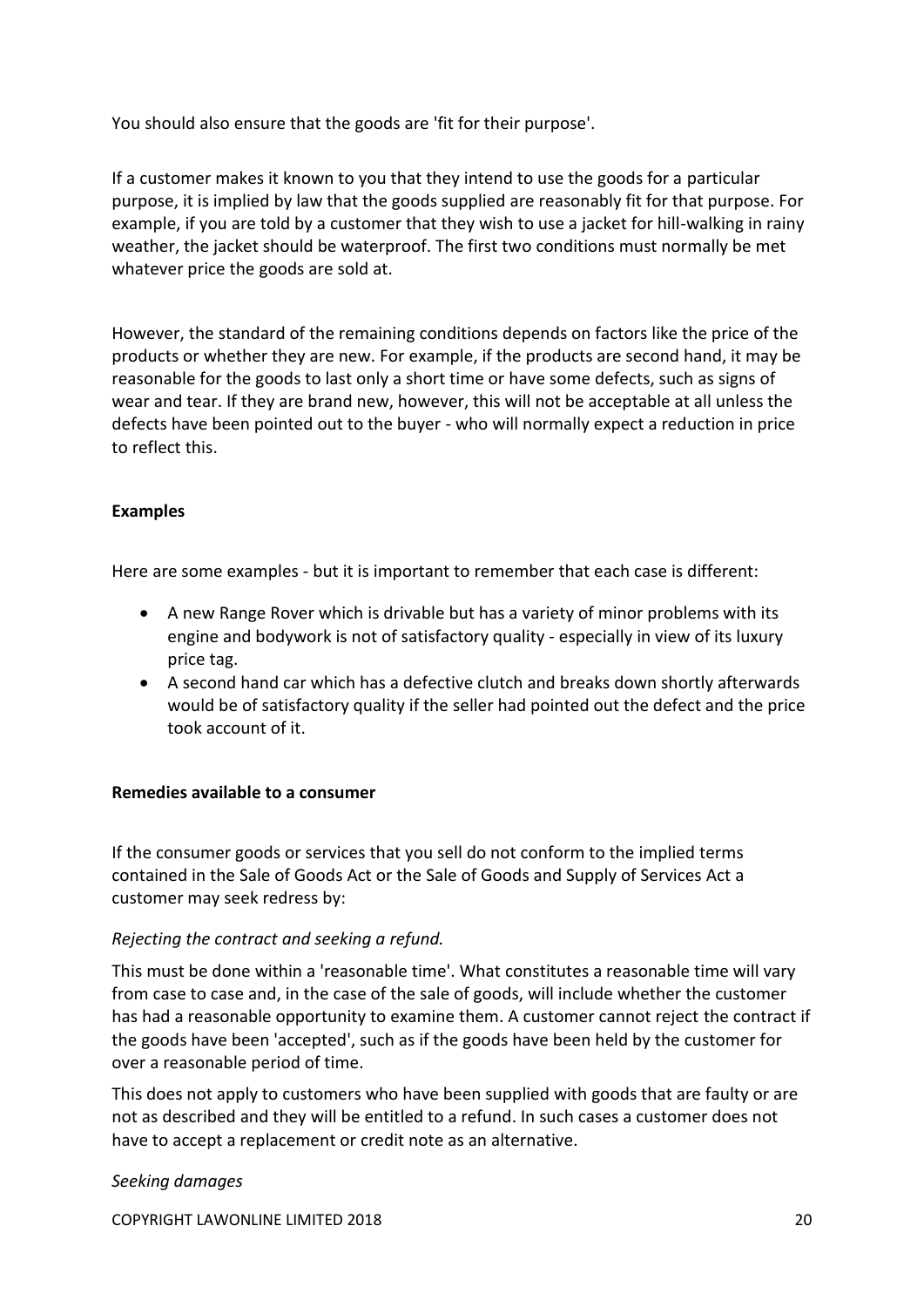Compensation may be claimed if the implied terms are breached. This could include the cost of obtaining replacement goods or services, damage caused by faulty goods or the cost of repairs. If goods have been accepted then the customer can only claim damages.

## *Requesting the goods be repaired or replaced*

If a customer elects for the goods to be repaired, they will not lose their right to reject the goods or require a refund if the goods are not repaired to their satisfaction. You must undertake the repair or supply a replacement within a reasonable time. If this cannot be done, or if it is likely to cause the customer too much inconvenience, you must inform the customer and they can choose another remedy.

You have the right to refuse a request to repair if the cost will be disproportionately higher than the cost of replacing the goods (and vice versa).

## *Requesting a refund*

If the goods do not conform to the terms of the contract, a customer may request a full or partial refund. You are entitled to see evidence of proof of purchase.

Note that a customer's legal rights are the same whether or not they are buying online and if they are buying sale items or items at their full price.

If the goods have any defects or faults (or, in the case of the provision of services, there are any limitations to the service provided) then these should be brought to the customer's attention prior to purchase.

You cannot be held responsible for:

- 1. fair wear and tear
- 2. misuse or accidental damage by the consumer
- 3. where the customer has tried their own repair or had someone else attempt a repair, and this has damaged the goods
- 4. incorrect public statements about the characteristics of goods (such as in advertising or on labelling) which you were not aware of for good reason or had been corrected in public before the conclusion of the sale or the decision to buy was not influenced by the statement

### **Time limits for bringing claims**

The time limit to bring a claim to court is six years. The period runs from when the breach of contract occurred, which, in practice, is taken to be the date on which the goods were provided or the services performed. However, this time limit does not mean that goods have to last for this length of time.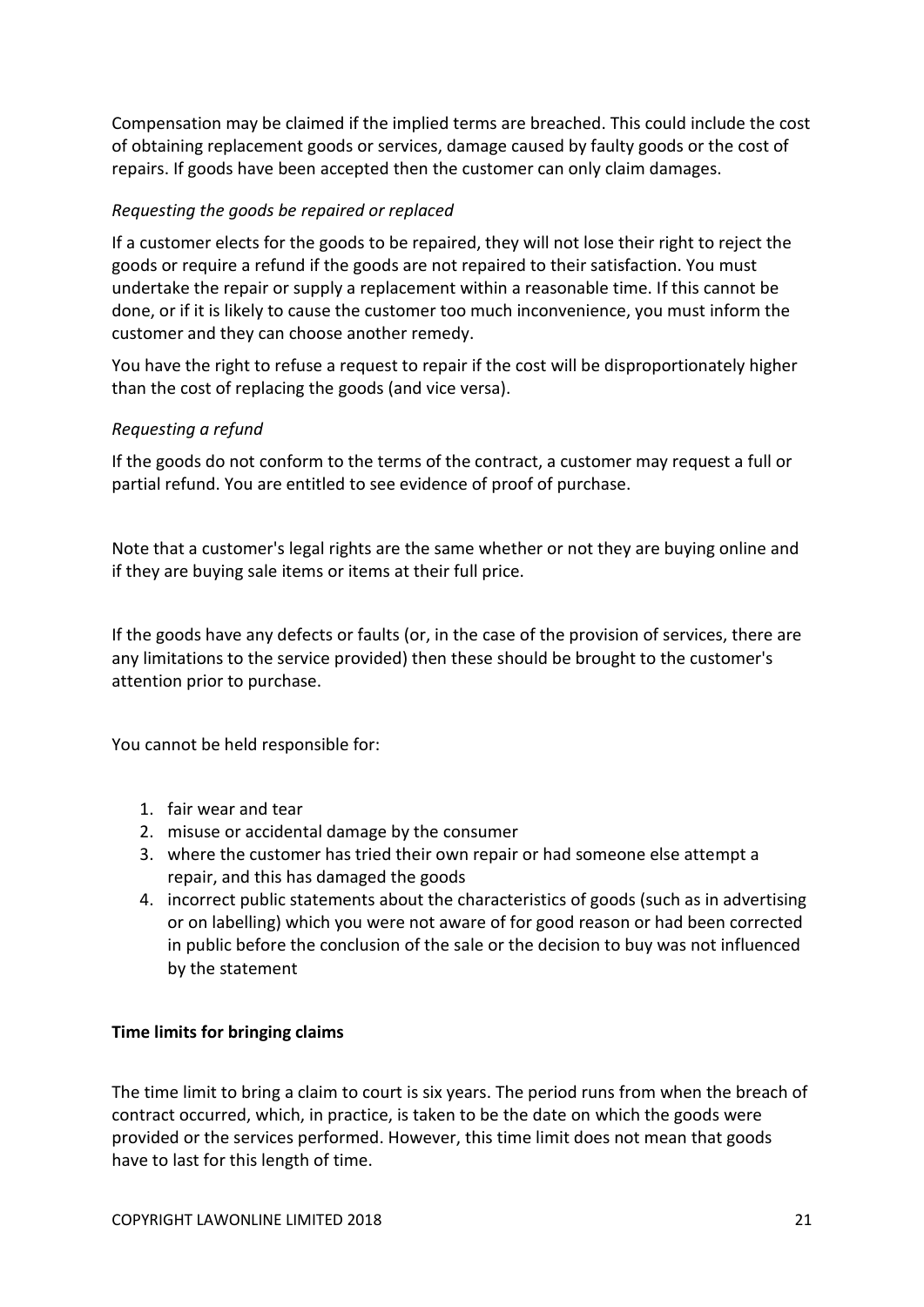### **Obligation to minimise loss**

The customer has a duty under contract law to take reasonable steps to minimise their loss. This means that they should act reasonably when seeking redress and should not add unnecessary costs. Consequently, they should:

Report faults as soon as possible, to make it easier for them to show that the goods were inherently faulty at the point of sale, and to prevent the goods from deteriorating further. Service goods as appropriate, follow the user instructions and look after them, so that they do not contribute to any existing or inherent fault.

### **Data Protection**

The General Data Protection Regulation (GDPR) Directive (EU) 2016/680, supplemented by the Data Protection Acts 1988 and 2003, govern the processing of personal information. Most importantly, you should minimise the amount of personal data you request, store and process and only do so when either the website user has consented to that processing or it's necessary for one of several specified reasons. In addition, you should always provide a specific privacy notice - it is not good practice to include your privacy notice within these terms and conditions.

You can find out more on the Data Protection Commission website.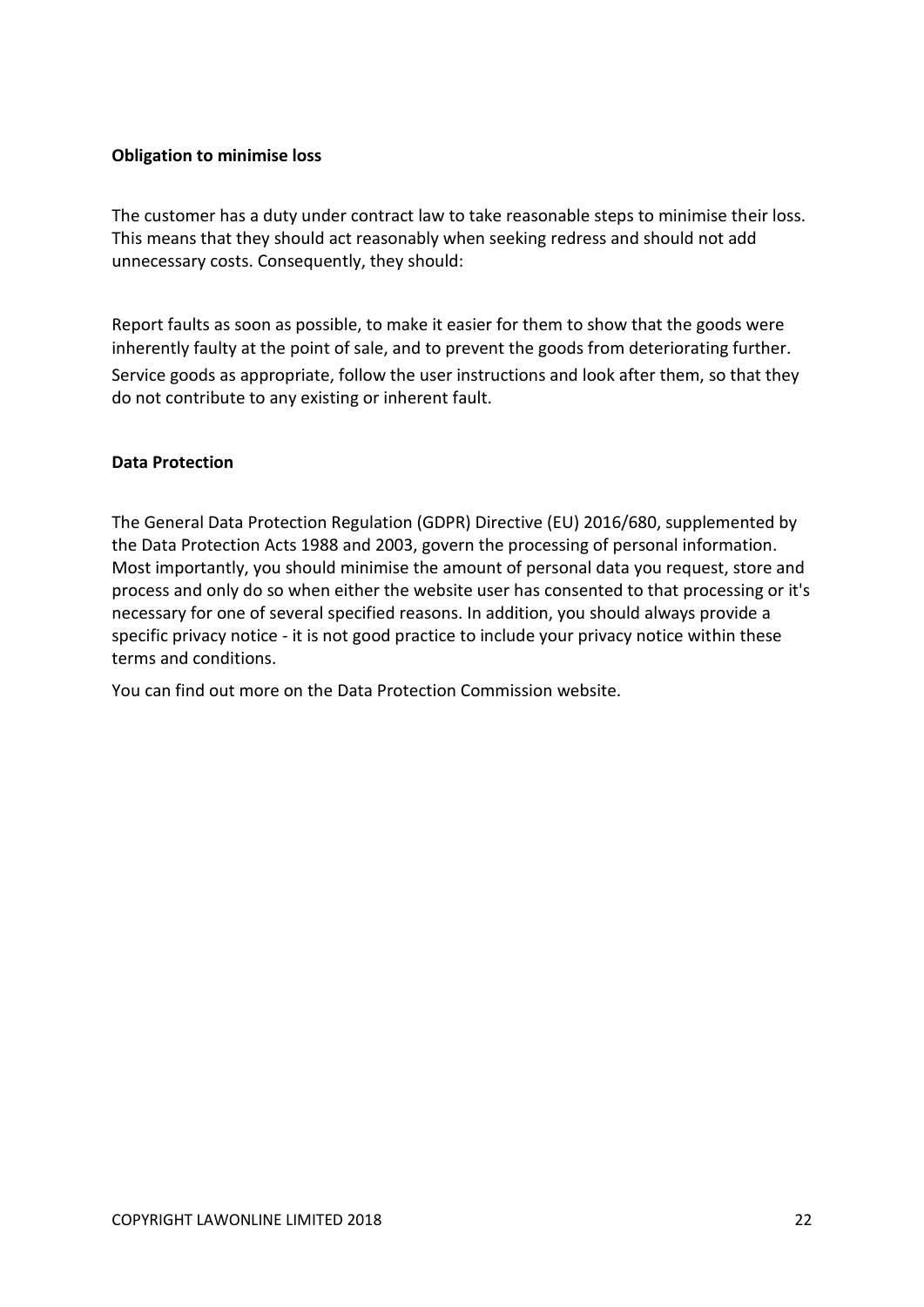# <span id="page-22-0"></span>Domain names

## **Overview**

A domain name is a registered right which entitles the holder to use a combination of letters and numbers (the domain name) to point to its web server. In other words, when you enter the domain name into a browser, you will be directed to the domain name owner's website or the website of someone who has a licence from the domain name owner. In practice, it can be bought and sold, like a piece of property. Currently in the Republic of Ireland there are no formal requirements for domain name sales or transfers to be evidenced in writing, although the domain name registrar will have their own transfer process which must be followed. Nevertheless, it is sensible to have a written agreement so that appropriate warranties and assurances are given.

The transferor of a domain name will be registered as the owner with the registrar of the top level domain. (IEDR is the registry for internet domain names ending in .i.e.) For basic public information on the domain name system, how it works and how to obtain global top level domains (gtld's) such as ".com", ".org" etc. see [The Internic website.](http://www.internic.net/)

#### **Registration and re-registration**

Since domain names are subject to registration, their transfer takes effect by re-registering in the name of the transferee.

### **Fees for transfer**

Domain name registries require fees to be paid when registrations are transferred.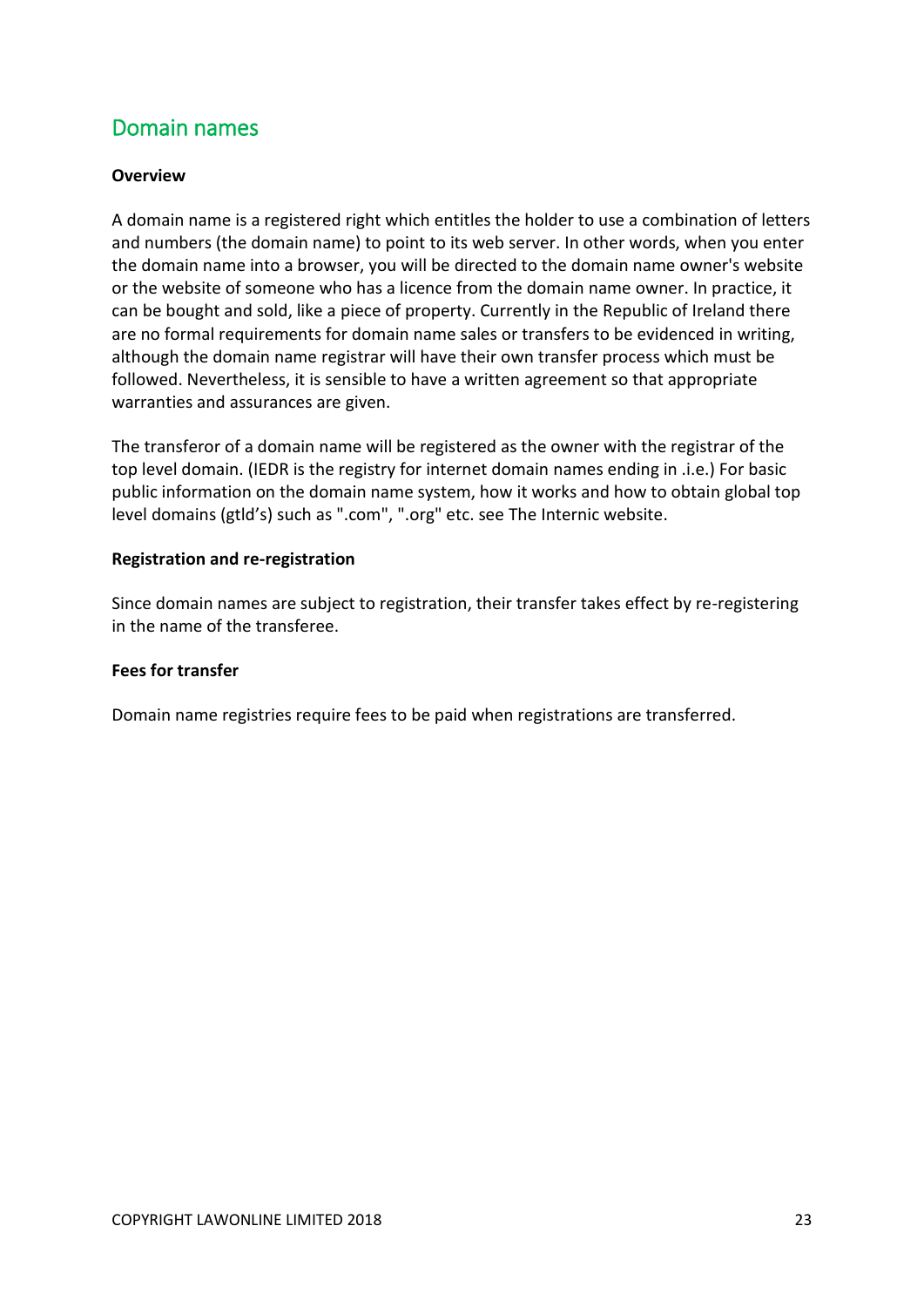# <span id="page-23-0"></span>Privacy policy

## **Introduction**

If your business has a website, you will probably use to it collect and store information from people who visit it, either by asking for it directly or by putting a cookie on their web browser.

Under the EU General Data Protection Regulation (GDPR) Directive (EU) 2016/680, and supplemented by the Data Protection Acts 1988 and 2003, you need to tell people about the information you hold, including how you will use it and for what purpose. You also need to tell them about their privacy rights and how the law protects them. You can a privacy notice to do this (it is sometimes also known as a privacy policy or privacy statement). See LawOnline's 'Privacy and cookie policy for a website' (EC003).

If your website does not have anywhere for users to enter information and does not use cookies then you do not need a privacy notice.

You should also use our 'Terms of use for a website' (EC005), which govern use of your website generally. If you make sales (i.e. take payments) via your website, you may also need our 'Terms and conditions for selling consumer goods or services on a website' (EC004).

### **What you need to do**

Assess what personal information you request and process: this will enable you to prepare this privacy notice and add it to your website.

However, the purpose of a privacy notice is to bring this information to people's attention in the most accessible format possible. This includes doing so at the appropriate time such as including a link to the notice on every page of your website. It would also be helpful for a link to this notice, with a short explanation, to pop up before any information is provided by users of the website (in the UK, for example, these are referred to as 'just-in-time' notices).

This document will create up to four of these just-in-time notices for different situations, depending on your circumstances. Their contents will change depending on your answers, but you may need to tailor them further to the specific situation.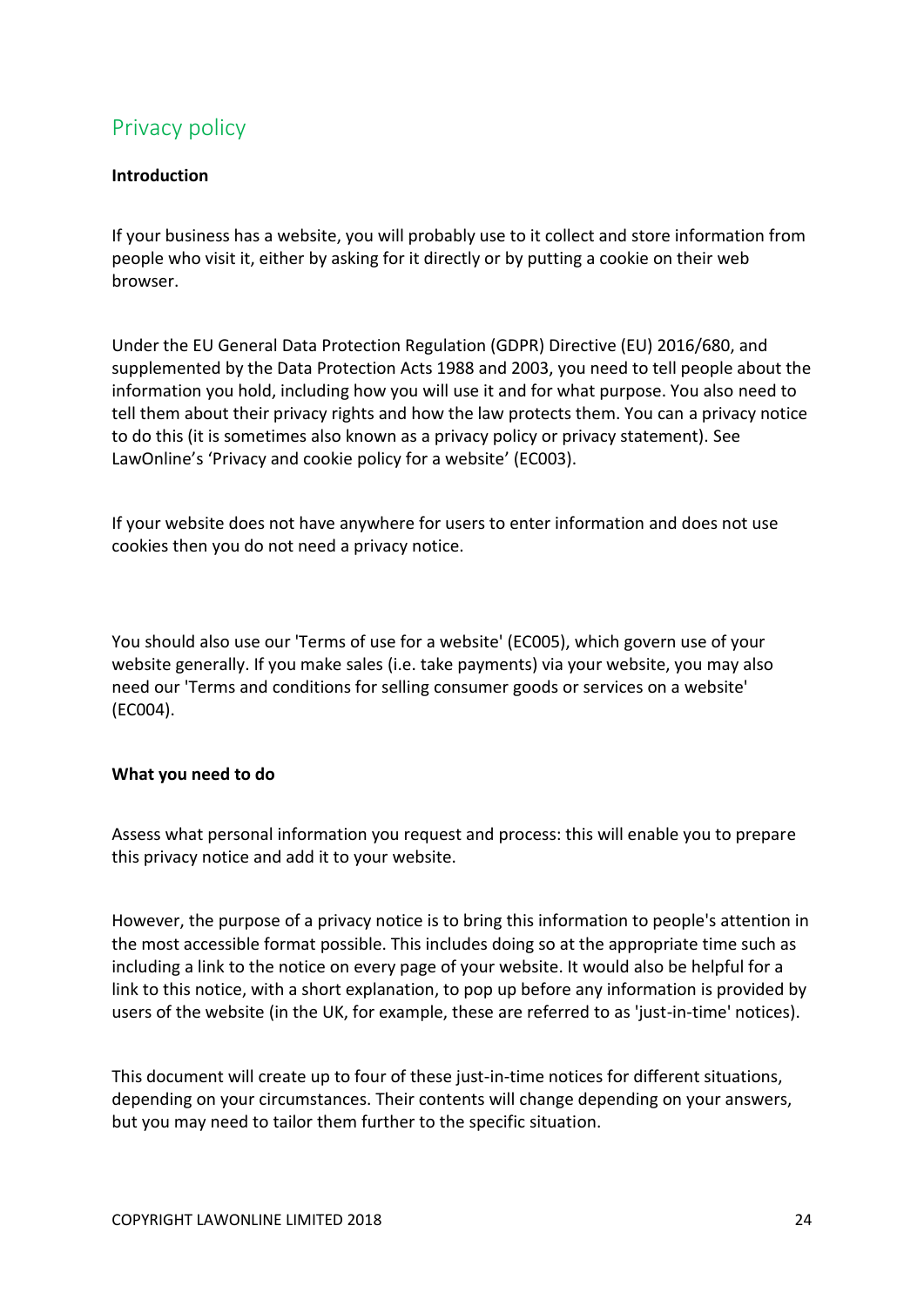As we explain below, to process someone's data you need one of several legal justifications. That they have consented is one such justification. If that is your justification, you will also need to provide a mechanism for website users to consent to your processing of their data in the manner intended.

#### **The data protection principles**

Irrespective of your privacy notices, when you hold or are considering asking for personal data, you must follow the data protection principles outlined below.

All employees should be notified of these data protection principles because they will be processing data on behalf of the business.

The GDPR outlines six data protection principles that are central to data protection law. You will have to comply with these principles at all times in your personal data-handling practices. In brief:

1. Personal data must be processed lawfully, fairly and transparently. That means you must provide certain information to the person whose data you want to capture. The purpose of this privacy notice is to provide this information. It also means you may only process the information if you have a 'lawful basis' (i.e. a legal justification) for doing so. These justifications are:

> *The person consented to the specific processing (you should only use this justification if you can't rely on any of the others).*

*The processing is necessary to carry out a contract with the person.*

*The processing is necessary to comply with a legal obligation.*

*The processing is necessary in order to protect the person's 'vital interests', or those of another person. 'Vital interests' generally means life or death situations, e.g. a person's medical history is disclosed to a hospital's A&E department after a serious accident. You should only consider this justification after considering the others.*

*The processing is necessary for a task carried out in the public interest or in certain official capacities.*

*The processing is necessary for a legitimate interest pursued by you or by a third party, except where the processing would have a disproportionate adverse effect on the person's rights and legitimate interests. If you rely on a legitimate interest you should also conducted a legitimate interest assessment. That means that you've shown than the processing is necessary for the legitimate interest and balanced it against the individual's interests, rights and freedoms.*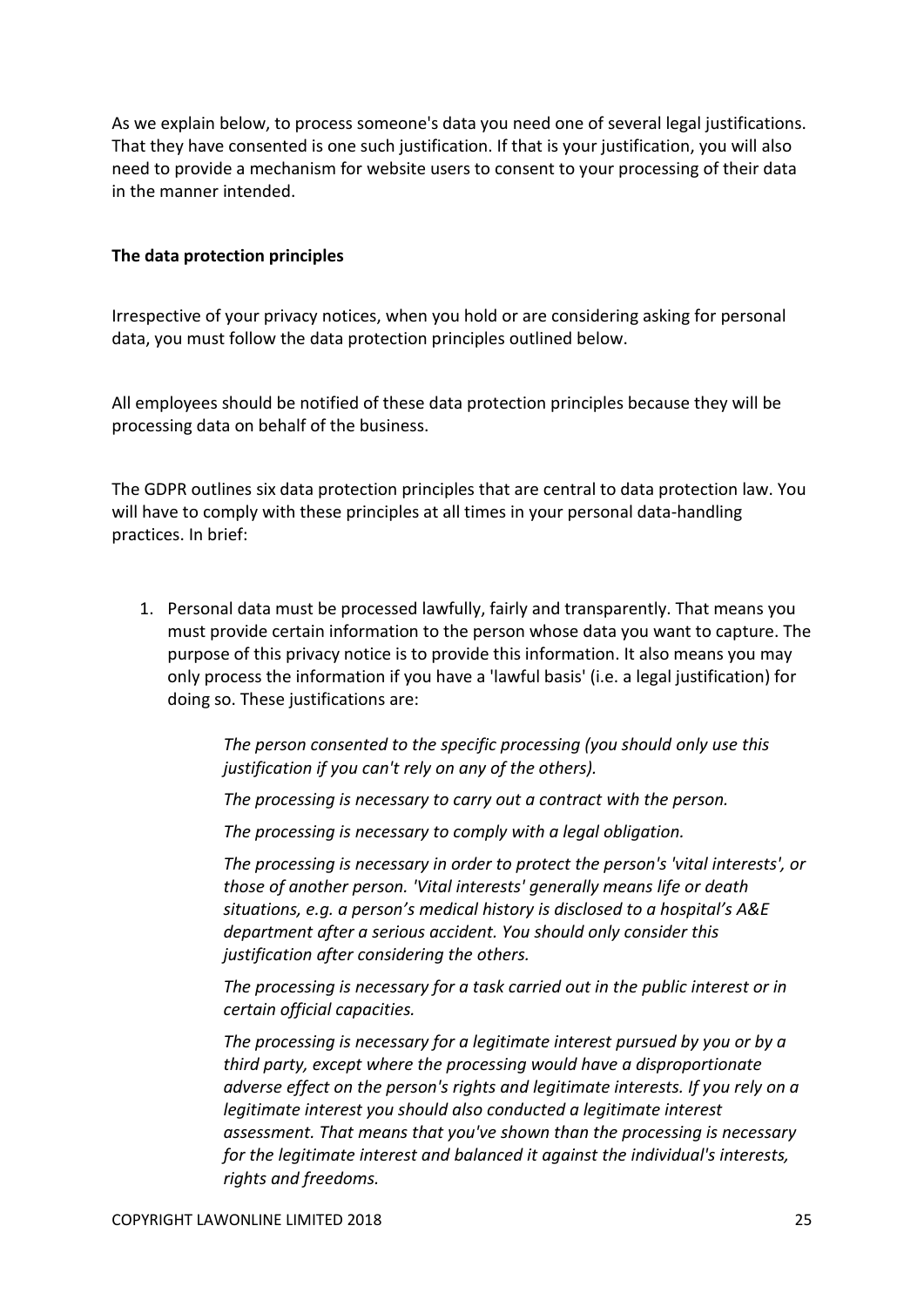- 2. Personal data must be obtained only for one or more specified and lawful purposes and not processed in a manner incompatible with those purposes.
- 3. Personal data collected shall be adequate, relevant and not excessive in relation to the purposes for which it is processed.
- 4. Personal data shall be accurate and kept up-to-date.
- 5. Personal data shall not be kept for longer than is necessary.
- 6. The data controller is responsible for, and must be able to demonstrate compliance with, the other data protection principles.

## **Sensitive information**

The GDPR also outlines eight special categories of data relating to a person's:

- political opinions
- racial or ethnic origin
- religious or philosophical beliefs
- trade union membership
- biometric data
- genetic data
- health
- sex life or sexual orientation

In order to process these categories of data - along with data relating to criminal convictions, offences and related security matters - you have to meet at least one of the following extra conditions:

- The processing is with the person's **explicit** consent.
- The processing is in connection with employment, for the purposes of performing any legal right or obligation that you have.
- The processing is necessary in order to protect the person's interests of those of another person, where you can't get consent or you are not reasonably expected to get it. Another option would be where the person has unreasonably withheld their consent but the processing is necessary to protect the interests of another person.
- The processing is:

*carried out for legitimate interests of a non-profit organisation, that exists for political, philosophical, religious or trade union purposes;*

*carried out with appropriate safeguards for the person's rights and freedoms;*

*relates only to individuals who either are members of the non-profit organisation or have regular contact with it; and*

*does not involve disclosure of the personal data to a third party without the person's consent.*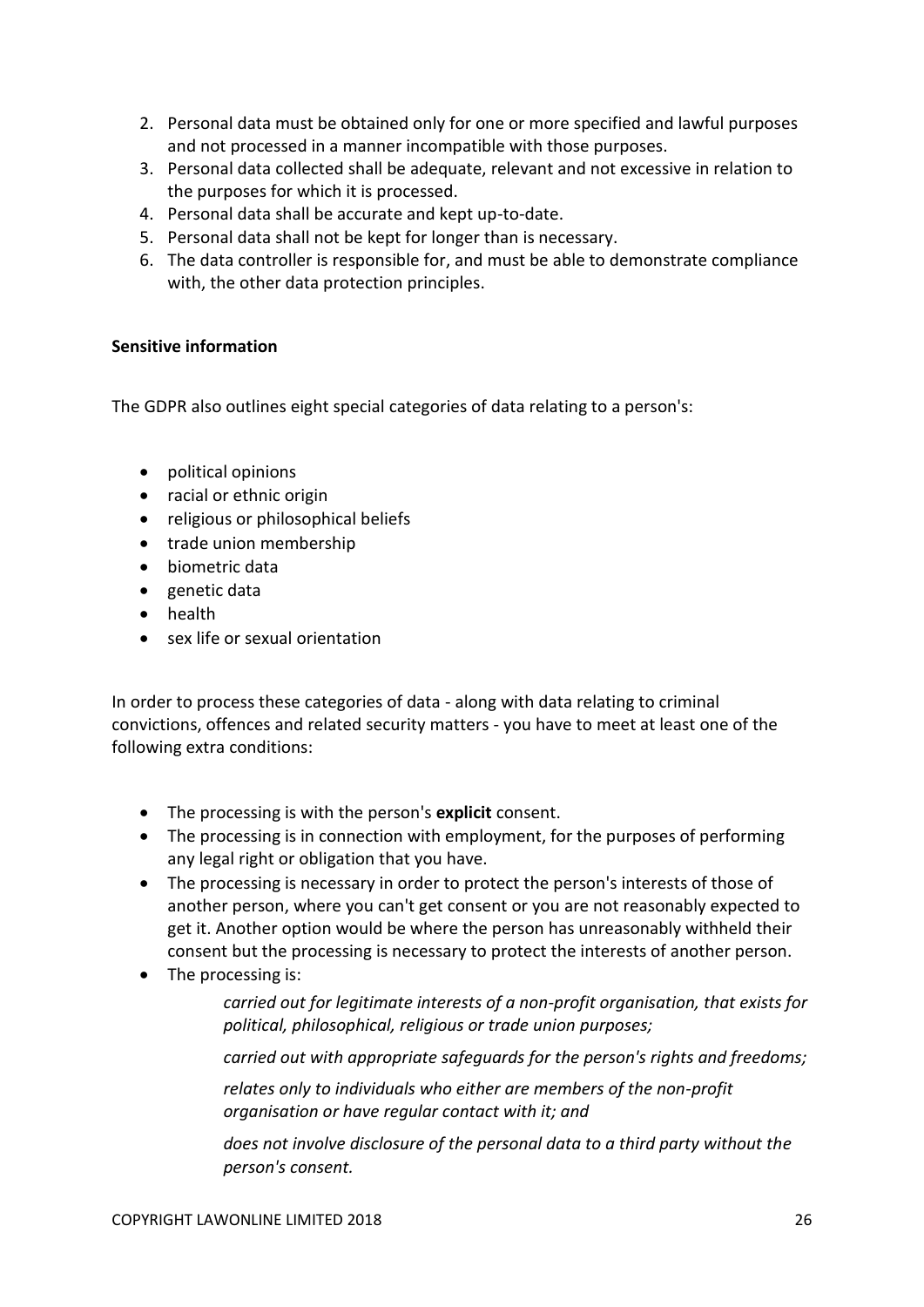- The person has already deliberately taken steps to make the personal data public.
- The processing is necessary for the purpose of or in connection with legal proceedings, getting legal advice etc.
- The processing is necessary for reasons of substantial public interest, but with many other restrictions.
- The processing is necessary for medical purposes.
- The processing is necessary for the protection of public health.
- The processing is necessary for archiving purposes in the public interest.

In addition, some of these justifications involve further safeguards. For example, information about employment, health and social care, public health or archiving, search and statistics requires that you have an appropriate policy in place. Health and social care or public health information must be undertaken under the responsibility of someone under an obligation of professional secrecy.

If the data relates to criminal convictions, offences or related security matters, you must not process the information except under the control of official authority or when authorised by law and under appropriate safeguards. In the context of a website, it will only be authorised by law if it relates to health or social care or public health, and the above conditions also apply.

## **Anonymise v pseudonymise**

What if you remove the parts of the data from your website that make it possible to identify individuals? The GDPR uses two terms for this: 'anonymise' and 'pseudonymise'.

**Anonymisation** means that the parts of the information that identify individuals have been **irretrievably** removed. That means the information does not identity individuals therefore it would not be covered by the GDPR. This also applies to information from cookies. Note, however:

- The EU's data protection advisors body has stressed that the standard for anonymising is high, so you will need specialist advice to ensure that the removal qualifies as anonymisation under the GDPR;
- The act of anonymising itself is a type of processing, therefore unless the information is anonymised **before** you receive it, you will be processing personal data and it'll fall under the GDPR.

**Pseudonymisation** means to remove the parts of the information that make it possible to identify someone, but in such a way that either you or someone else could re-identify the data with reasonable effort. This data remains covered by the GDPR.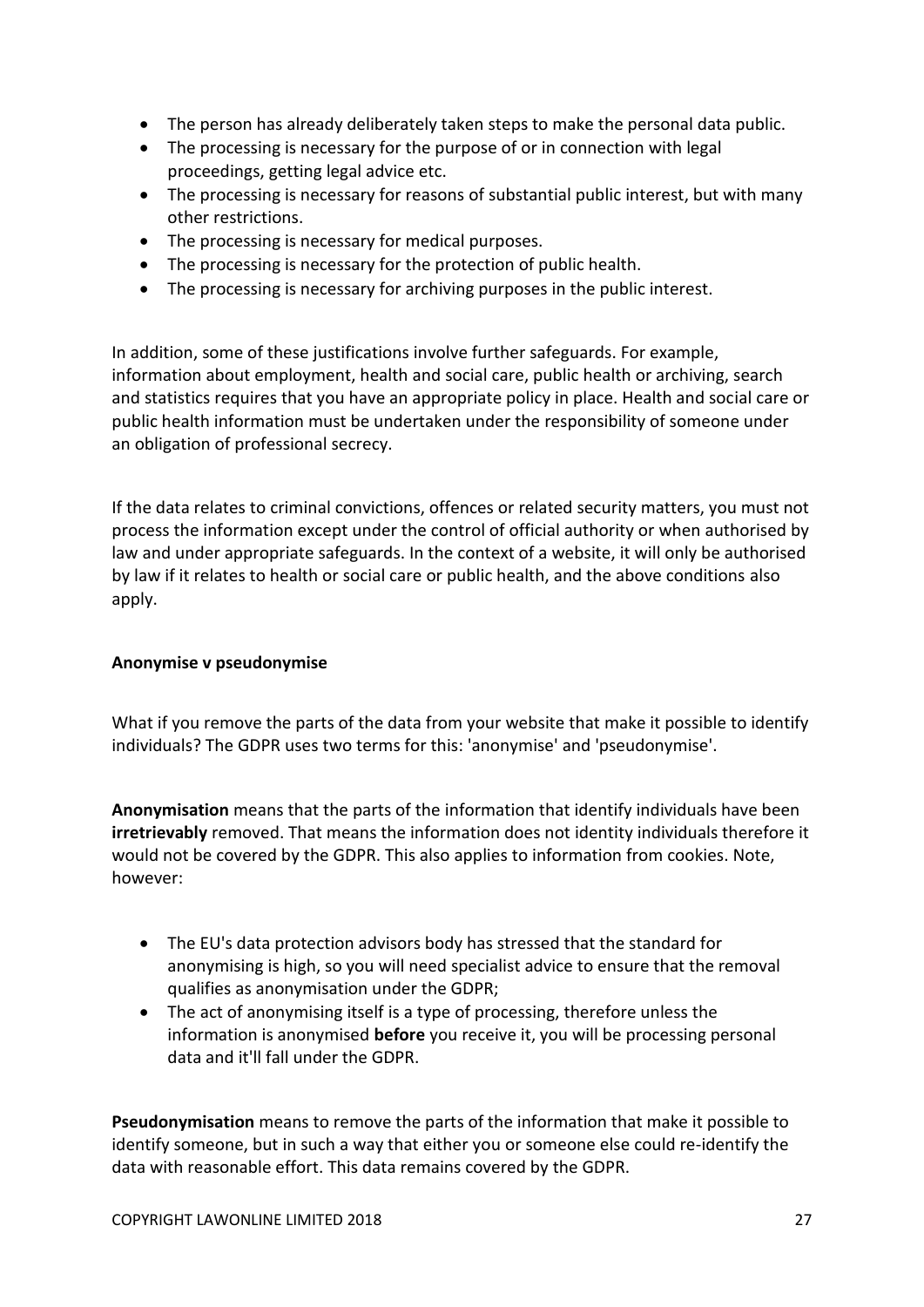Given that you still have to list this data in a privacy notice, you may be wondering whether there is any gain in removing identifying data this way. However, it is advantageous as it makes the data more secure - if someone gets access to your data, if it is pseudonymised it will be more difficult for them to abuse. Individuals concerned are likely to look highly upon that.

## **Rights of those using your website**

### **Subject access requests**

Users of your website have a right to ask whether you, or someone on your behalf, are processing any personal data about them and, if so, to be given:

- A description of the personal data
- Information regarding the purposes for which the personal data is being processed
- The disclosees, or potential disclosees, of the personal data
- A copy of information in an intelligible form containing such personal data and any information that you have access to, identifying the source of that personal data
- Where you or someone on your behalf has processed such personal data by automatic means for the purpose of evaluating matters relating to such user e.g. credit worthiness, and such processing is likely to form the sole basis for any decision significantly affecting the user, you must inform such user of the logic involved in that decision making.

## **Other rights**

Those users whose information you hold also have the following rights:

- To ensure that you correct or complete information relating to them if appropriate, or to complain to the Data Protection Commissioner if you do not;
- To request that their personal information that you hold is deleted if you relied on their consent in holding that information, or if it is no longer necessary;
- To restrict or object to the processing of their information in certain circumstances;
- The right to portability in brief, to request a copy of the data or request that the data is sent to another controller;
- To be told of a likely breach of their data protection rights.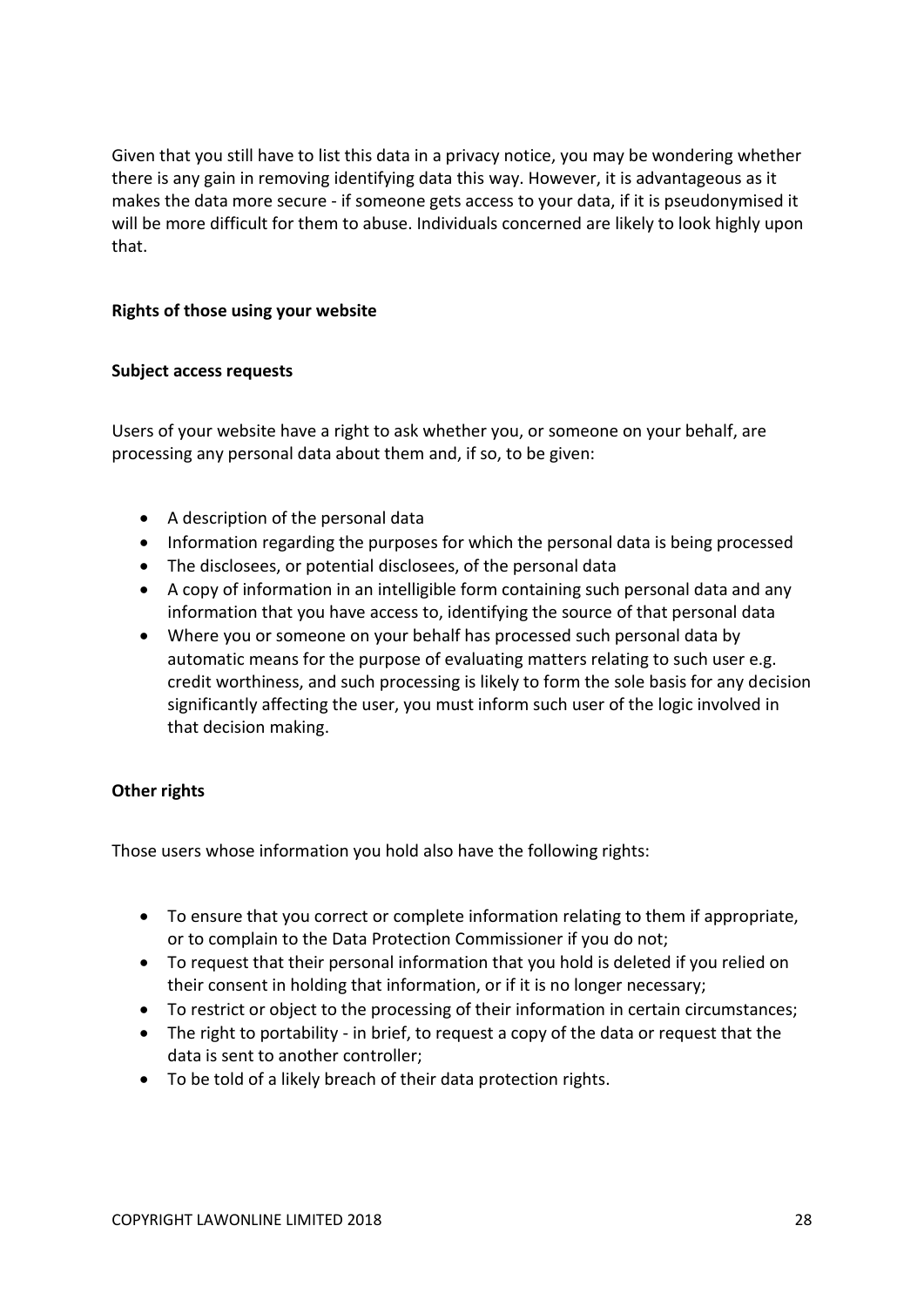# <span id="page-28-0"></span>**Cookies**

## **What is a cookie?**

Cookies are text files containing small amounts of information which are downloaded to a user's device when they visit a website. Cookies are then sent back to the originating website on each subsequent visit, or to another website that recognises that cookie. Cookies are useful because they allow a website to recognise a user's device.

Cookies do lots of different jobs, like letting users navigate between pages efficiently, remembering their preferences, and generally improving the user experience. They can also help to ensure that adverts users see online are more relevant to them and their interests. You can find more information about cookies at http://www.allaboutcookies.org and http://www.youronlinechoices.eu.

The General Data Protection Regulations (GDPR) specifically addresses cookies in this way:

*Natural persons may be associated with online identifiers […] such as internet protocol addresses, cookie identifiers or other identifiers […]. This may leave traces which, in particular when combined with unique identifiers and other information received by the servers, may be used to create profiles of the natural persons and identify them.* 

Some cookies will escape that broad definition, however most will be covered by it.

However, there is another, older European directive that is more specific to cookies - the ePrivacy Directive. This is currently being updated, but the updated version is not yet finalised. Therefore, in relation to cookies, you must abide by some parts of the GDPR and some parts of the ePrivacy Directive.

In brief:

- In accordance with the GDPR, if the cookie can be used to identify or build a profile of someone, data protection law applies. For brevity, we'll refer to that as an identifying cookie.
- For identifying cookies, you must give a privacy notice.
- However, the older directive says whether consent is necessary. In brief, it is necessary unless the cookie is essential for a service requested from you by the website user. For example, if you sell on your website you probably provide shopping baskets, for which cookies might be necessary - without the cookies, the basket would not remember what goods the user wishes to buy. On the other hand,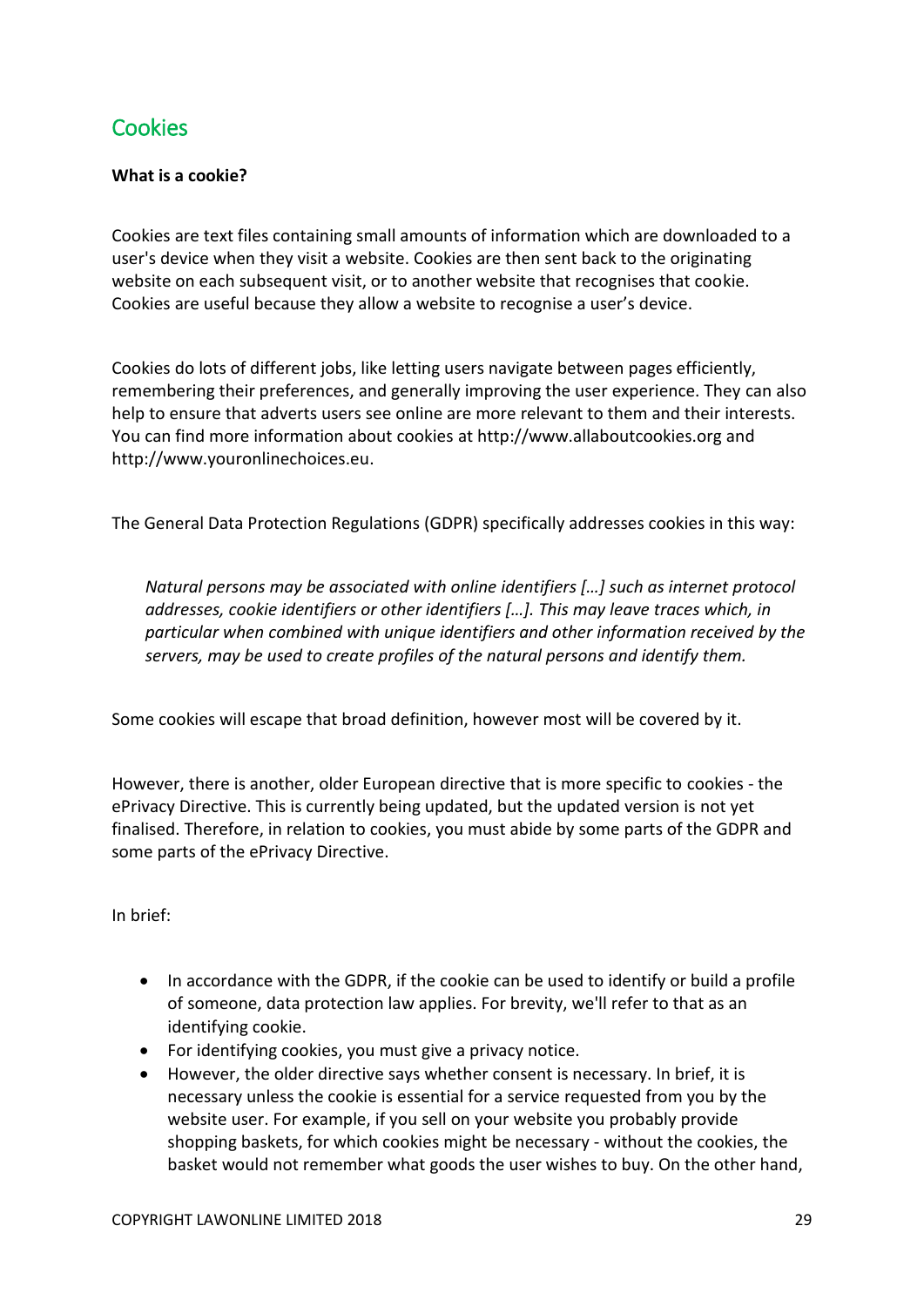if the cookie is used to tailor the products offered to the customer's past preferences, that isn't essential and so consent would be required.

If consent is required, the GDPR governs the requirements of the consent.

The law applies also to similar technologies for storing or retrieving information such as local shared objects (often referred to as 'flash cookies'), web beacons or web bugs (including transparent or clear gifs).

For this reason, this privacy notice explains what identifying cookies are used, and provides you with a just-in-time notice to be presented to the website user before any cookies are set on the user's browser.

### **Types of cookies**

### *First-party v third-party cookies*

Whether a cookie is 'first' or 'third' party refers to the domain placing the cookie. First-party cookies are those set by a website that is being visited by the user at the time - the website displayed in the URL window. Third-party cookies are cookies that are set by a domain other than that of the website being visited by the user. If a user visits a website and another entity sets a cookie through that website, this would be a third-party cookie.

### *Session v persistent cookies*

Persistent cookies remain on a user's device for the period of time specified in the cookie. They are activated each time the user visits the website that created that particular cookie.

Session cookies allow website operators to link the actions of a user during a browser session. A browser session starts when a user opens the browser window and finishes when they close the browser window. Session cookies are created temporarily. Once you close the browser, all session cookies are deleted.

### **Categories of cookies**

The International Chamber of Commerce (ICC) defines four categories of cookies:

*Category 1: strictly necessary cookies*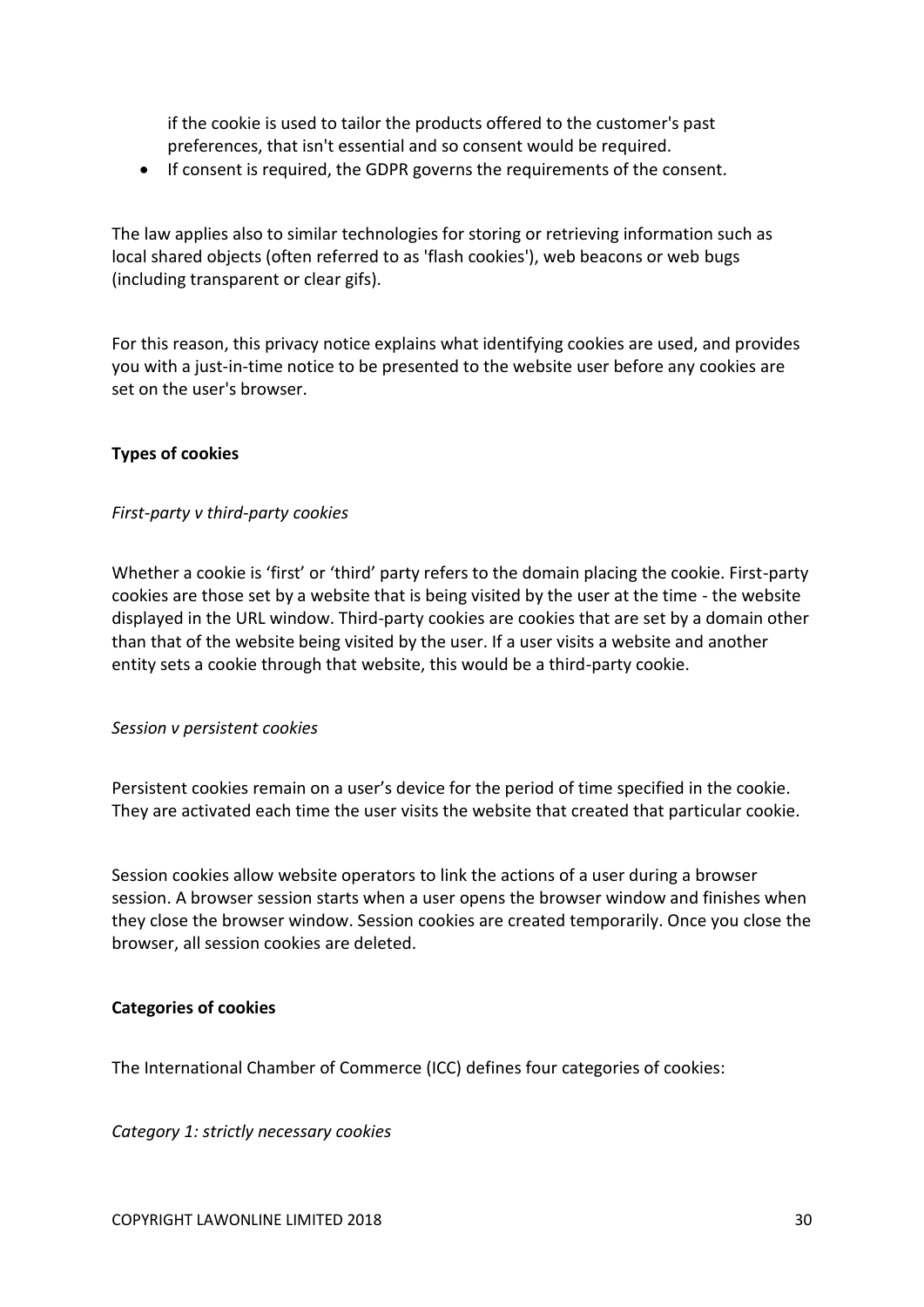These cookies are essential in order to enable users to move around the website and use its features, such as accessing secure areas of the website. Without these cookies services users have asked for, like shopping baskets or e-billing, cannot be provided.

User consent is not required for the delivery of those cookies that are strictly necessary to provide services requested by the user. However, it is important to give users the opportunity to understand these cookies and the reasons for their use.

Generally these cookies will be first-party session cookies. It is possible for third-party or persistent cookies to be essential, but it will be rare.

Not all first-party session cookies, however, will fall into the 'strictly necessary' category and the use of the cookie must be related to a service provided that has been explicitly requested by the user.

Strictly necessary cookies will generally be used to store a unique identifier to manage and identify the user as unique to other users currently viewing the website, in order to provide a consistent and accurate service to the user.

Examples include:

- remembering previous actions (e.g. entered text) when navigating back to a page in the same session
- managing and passing security tokens to different services within a website to identify the visitor's status (e.g. logged in or not)
- to maintain tokens for the implementation of secure areas of the website
- to route customers to specific versions/applications of a service, such as might be used during a technical migration

These cookies will not be used:

- to gather information that could be used for marketing to the user; or
- to remember customer preferences or user ID's outside a single session (unless the user has requested this function).

## *Category 2: performance cookies*

These cookies collect information about how visitors use a website, for instance which pages visitors go to most often, and if they get error messages from web pages they are only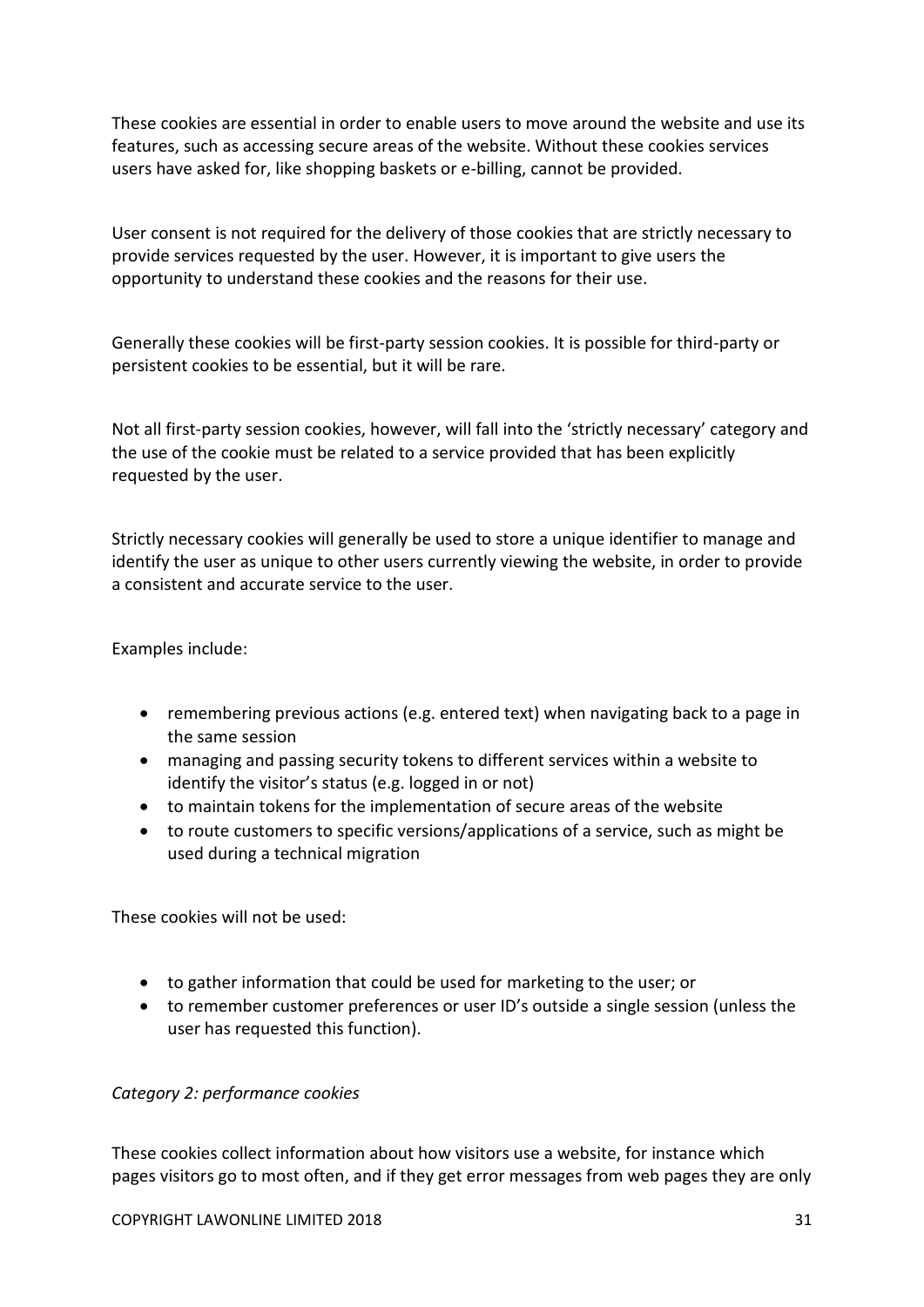used to improve how a website works. These cookies might be anonymised, in which case the GDPR will not apply. However, it is more likely that the anonymisation will not be thorough enough so you should assume that the GDPR does apply.

Web analytics that use cookies to gather data to enhance the performance of a website fall into this category. For example, they may be used for testing designs and ensuring a consistent look and feel is maintained for the user. They may also be used to track the effectiveness of 'pay-per-click' and affiliate advertising, but where the same cookies are used for re-targeting they must be included in 'Category 4: targeting cookies or advertising cookies' as well. An affiliate is a website operator who can send traffic to a website using links from another website. The affiliate is paid an agreed commission from the referral.

This category does not include cookies used for behavioural/targeted advertising networks.

These cookies can be first or third party, session or persistent cookies. To fall within this category their usage should be limited to performance and website improvement.

Examples include:

- Web analytics: where the data collected is limited to the website operator's use only, for managing the performance and design of the site. These cookies can be third-party cookies but the information must be for the exclusive use of the publisher of the website visited.
- Ad response rates: where the data is used exclusively for calculating response rates (click-through rates) to improve the effectiveness of advertising purchased on a site external to the destination website. If the same cookie is used to re-target adverts on a third-party site this would fall outside the performance category (see: Category 4: targeting cookies or advertising cookies).
- Affiliate tracking: where the cookie is used to let affiliates know that a visitor to a site visited a partner site some time later and if that visit resulted in the use or purchase of a product or service, including details of the product and service purchased. Affiliate tracking cookies allow the affiliate to improve the effectiveness of their site. If the same cookie is used to re-target adverts this would fall outside the performance category.
- Error management: measuring errors presented on a website, typically this will be to support service improvement or complaint management and will generally be closely linked with web analytics.
- Testing designs: testing variations of design, typically using A/B or multivariate testing, to ensure a consistent look and feel is maintained for the user of the site in the current and subsequent sessions.

*Category 3: functionality cookies*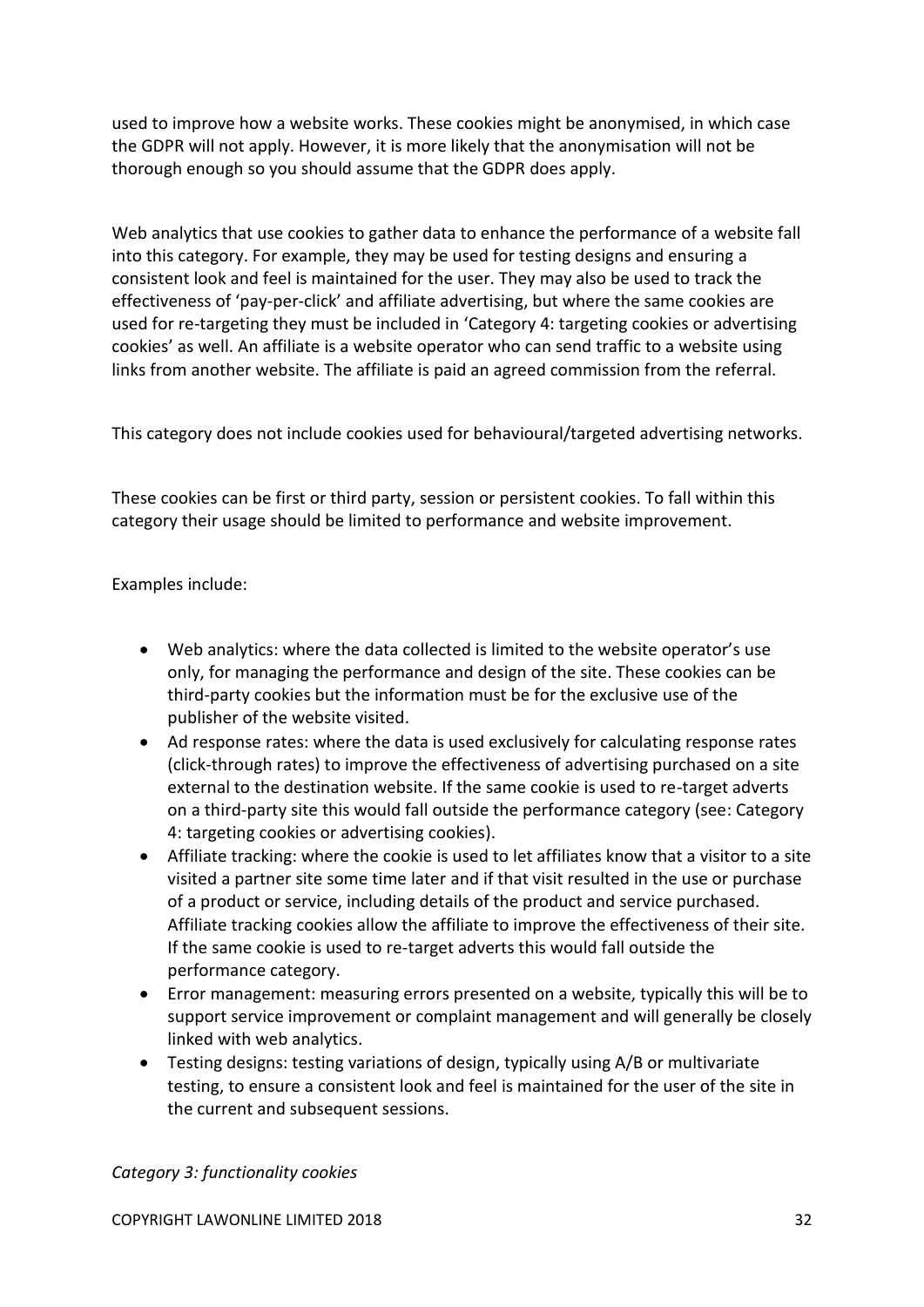These cookies allow the website to remember choices users make (such as their user name, language or the region they are in) and provide enhanced, more personal features. For instance, a website may be able to provide local weather reports or traffic news by storing in a cookie the region in which the user is currently located.

These cookies can also be used to remember changes users have made to text size, fonts and other parts of web pages that they can customise. They may also be used to provide services users have asked for such as watching a video or commenting on a blog.

Where these cookies are also used for behavioural/targeted advertising networks they must be included in 'Category 4: targeting cookies or advertising cookies' as well as this category.

These cookies can be first-party, third-party, session or persistent cookies. These cookies will typically be the result of a user action, but might also be implemented in the delivery of a service not explicitly requested but offered to the user. They can also be used to prevent the user being offered a service again that had previously been offered to that user and rejected.

Examples include:

- Remembering settings a user has applied to a website such as layout, font size, preferences, colours etc.
- Remembering a choice such as not to be asked again to fill in a questionnaire
- Detecting if a service has already been offered, such as offering a tutorial on future visits to the website
- Providing information to allow an optional service to function such as offering a live chat session
- Fulfilling a request by the user such as submitting a comment

## *Category 4: targeting cookies or advertising cookies*

These cookies are used to deliver adverts more relevant to users and their interests. They are also used to limit the number of times users see an advertisement as well as help measure the effectiveness of the advertising campaign. They are usually placed by advertising networks with the website operator's permission. They remember that a user has visited a website and this information is shared with other organisations such as advertisers. Quite often targeting or advertising cookies will be linked to site functionality provided by the other organisation.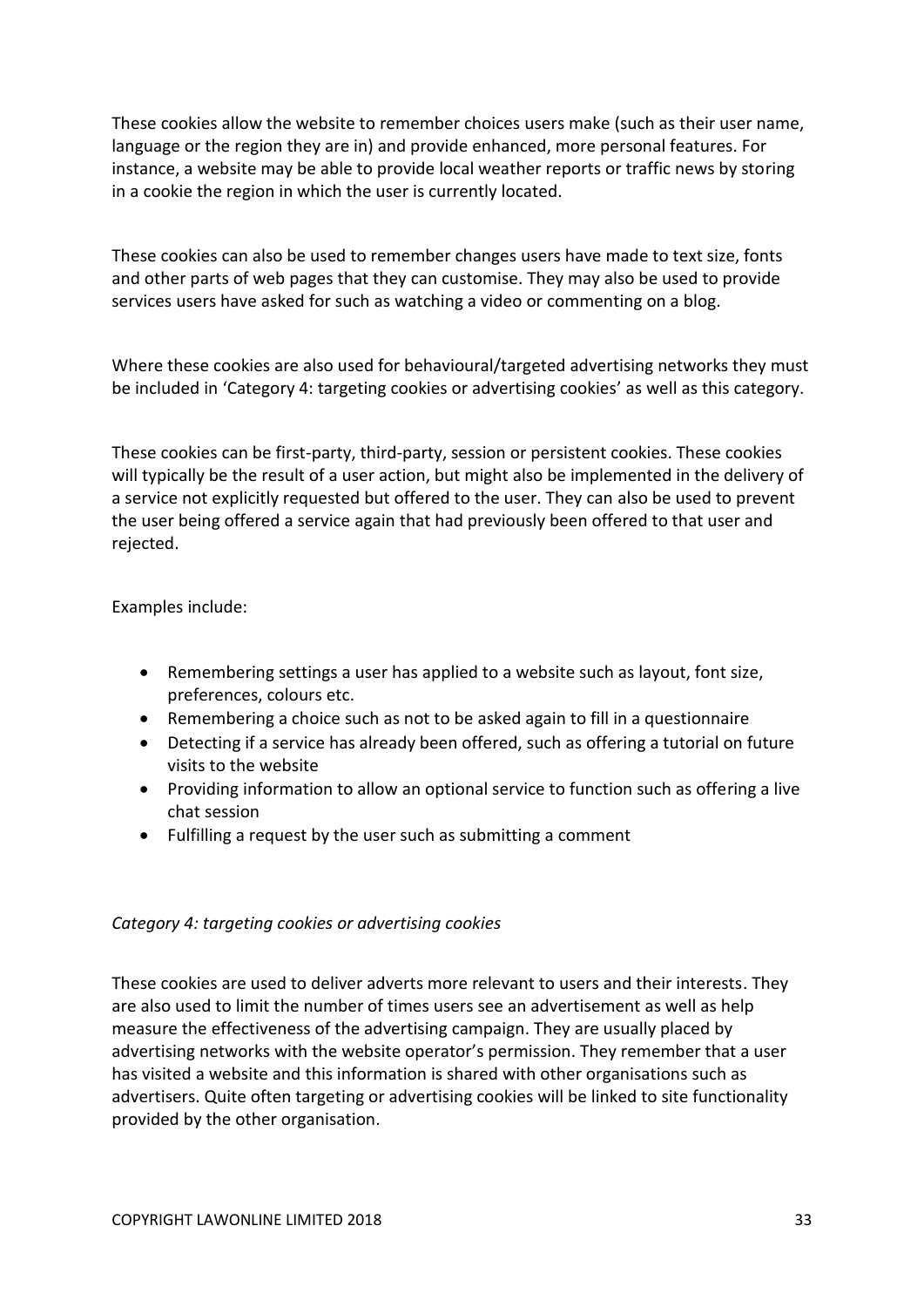There are practical hurdles when it comes to providing privacy notices and obtaining consent for third-party cookies. The most important thing is that adequate notice is given and consent obtained. In practice, operators of consumer-facing websites may be best positioned to obtain consent. Where third-party cookies are set through a website, both the third party and the website operator will have a responsibility for ensuring users are clearly informed about cookies and for obtaining consent.

These cookies will always be persistent but time-limited cookies. These cookies contain a unique key that is able to distinguish individual users' browsing habits or store a code that can be translated into a set of browsing habits or preferences using information stored elsewhere.

Examples include:

- Cookies placed by advertising networks to collect browsing habits in order to target relevant adverts to the user. The site the user is visiting need not actually be serving adverts, but often this will also be the case.
- Cookies placed by advertising networks in conjunction with a service implemented by the website to increase functionality, such as commenting on a blog, adding a site to the user's social network, providing maps or counters of visitors to a site.

## *Cookies that fit into multiple categories*

It is up to website operators to appropriately place cookies in the correct category based on what function those cookies have and their use. However, there may be cookies that fit into all/several of the categories in the guide as a result. For instance where a cookie can be used to change website functionality, and is also used for delivering online behavioural advertising, the cookie must be placed into both category 3 and category 4 and consent must be sought in relation to both categories/uses.

### **Giving information and getting consent**

The ICC has published guidance on the different approaches that might be taken on these issues depending upon the types of cookies used. This guidance (which can be found at [https://www.cookielaw.org/media/1096/icc\\_uk\\_cookiesguide\\_revnov.pdf](https://www.cookielaw.org/media/1096/icc_uk_cookiesguide_revnov.pdf) - link opens a PDF) should be referred to for more detailed information.

Methods of getting consent may include:

accepting website terms and conditions;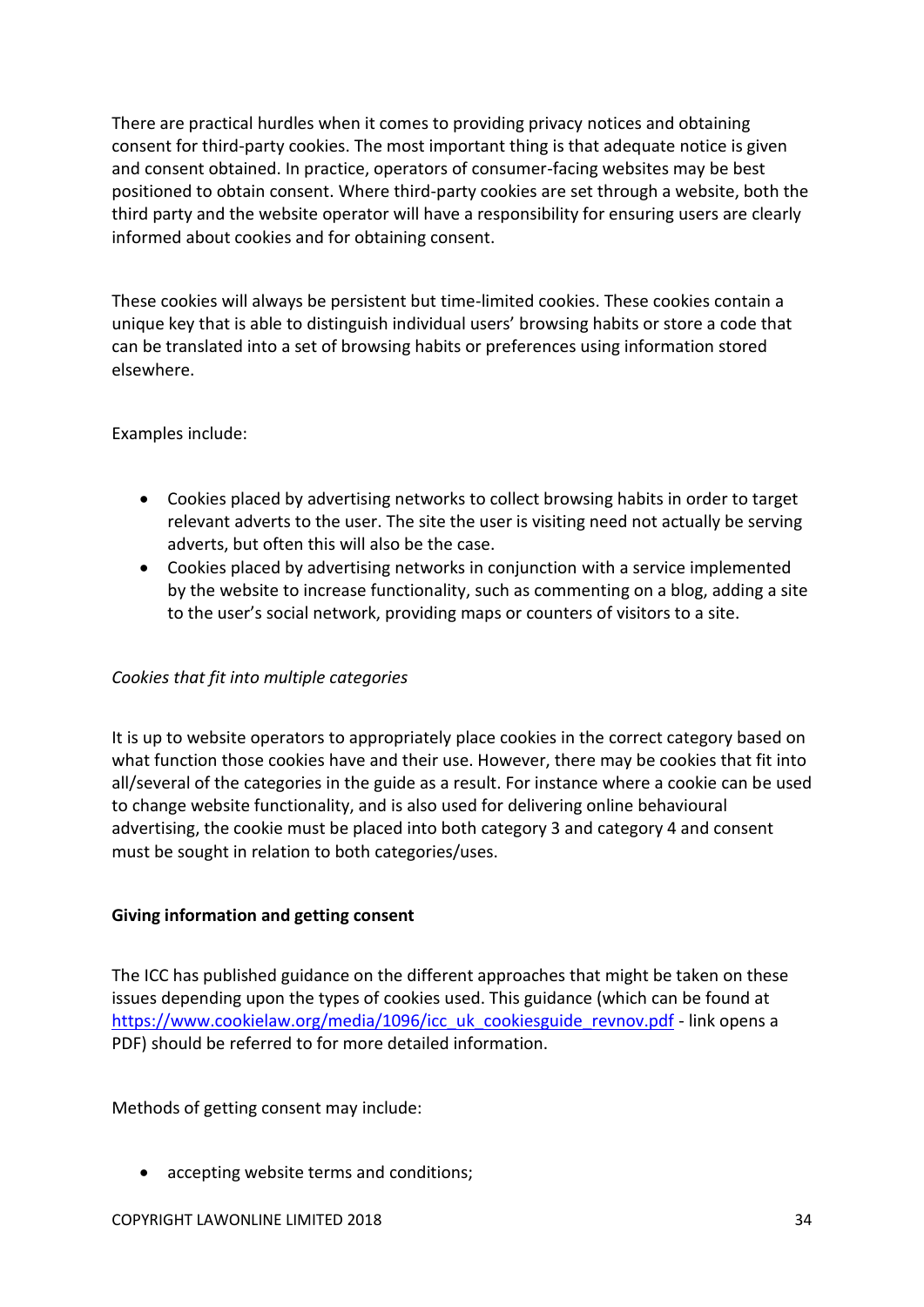- settings-led consent: getting consent as users select website settings;
- feature-led consent: getting consent as users register for or 'switch on' website features;
- function-led consent: getting consent as a result of users initiating or activating website functions; or
- notice and choice mechanisms, such as sensitively deployed pop ups or header bars.

There is much disagreement, and possibly confusion, within the industry and among commentators about what is valid consent for obtaining cookies.

The safest way of correctly getting consent for cookies is by explaining your use of them and giving a specific option on your website. For example, before setting any cookies, your website could display a notice listing the cookies it uses, explaining what they are for, and asking the user which cookies are accepted. This privacy notice includes a table listing your cookies in that way, so that users can make a specific and informed decision about which cookies to accept.

In the past website operators generally provided a brief notice saying they use cookies and that continuing to use the website indicates acceptance of cookies. This relies on the idea that, if they did not want to accept all cookies, users could change their browser's settings for example to not accept any cookies or to not accept third-party cookies.

It is debatable whether that ever really sufficed even under the previous law. For the GDPR, the problems include:

- many users do not use their browser settings in a proactive manner, making it potentially difficult to argue that continuing to use the website without changing browser settings equals valid consent;
- consent should be specific to the specific processing changing browser settings will change your acceptance of *all* cookies of that type; but you might want your favourite cycling shop to know which cycling jerseys you regularly consider buying, but there may be other advertisers who you do not want to know anything at all about you.

It is not entirely clear if current browsers offer adequate consent options but consenting via browser settings could suffice. In the absence of a clear position on this matter we have given the option, in this policy, of using browser settings this way. That is because even previously it may not have been lawful but such a practice developed. We are not sure how practice will evolve under the GDPR. However, we would suggest you choose the first option.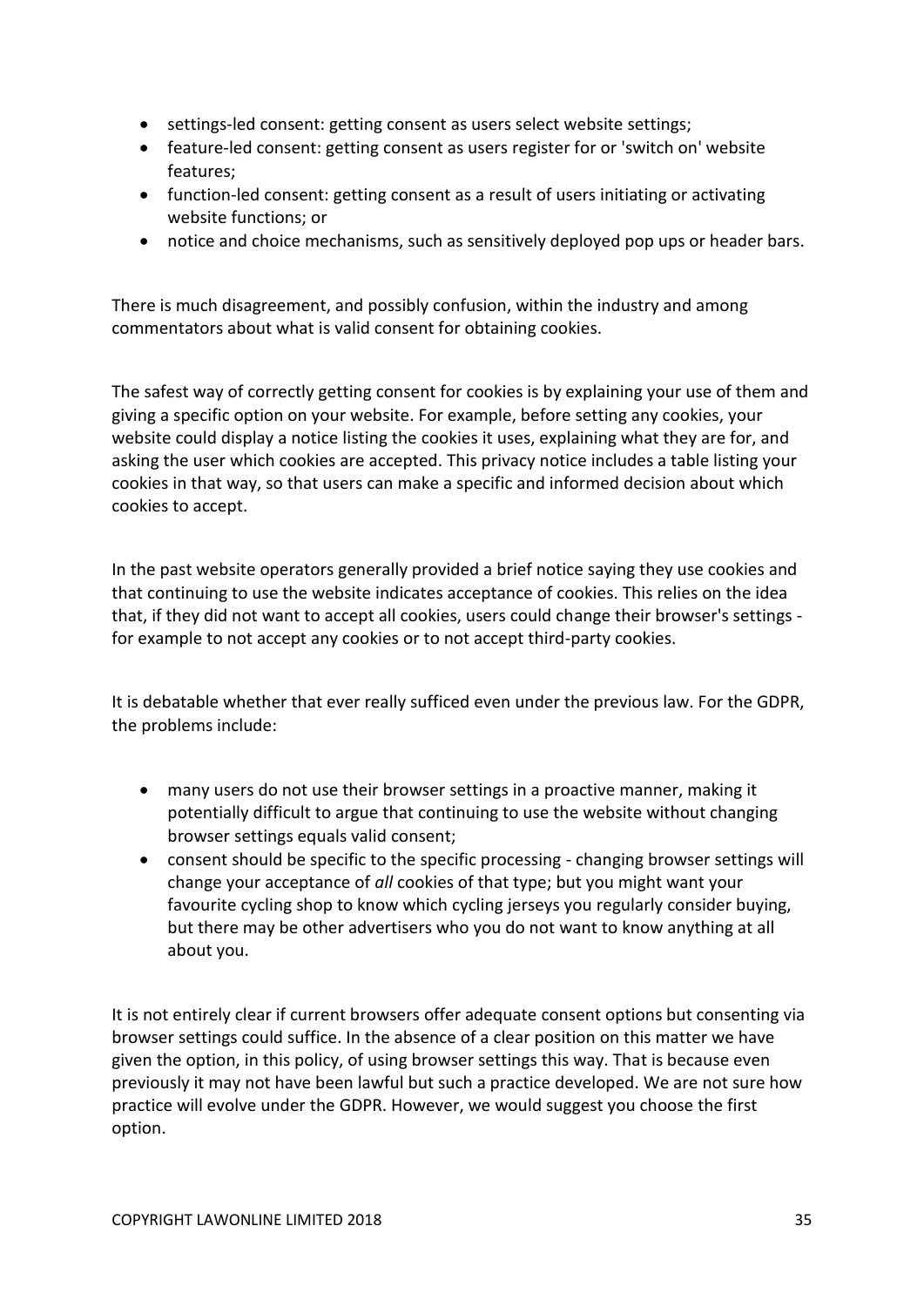# <span id="page-35-0"></span>Data protection officer

Under the GDPR, you must appoint a Data Protection Officer (DPO) if:

- 1. your core activities require large scale, regular and systematic monitoring of individuals (for example, online behaviour tracking); or
- 2. your core activities consist of large scale processing of special categories of data or data relating to criminal convictions and offences.

Currently it is unclear what **large scale** means because it is not defined by the GDPR. However, the following should be considered:

- the number of individuals concerned;
- the volume of data or range of items being processed;
- the duration or permanence of processing activity;
- the geographical extent of processing activity.

In many cases, it is unlikely that small organisations will be processing on a large scale. The European Commission gives guidance and some examples in question 3 of [http://ec.europa.eu/information\\_society/newsroom/image/document/2016-](http://ec.europa.eu/information_society/newsroom/image/document/2016-51/wp243_annex_en_40856.pdf) [51/wp243\\_annex\\_en\\_40856.pdf](http://ec.europa.eu/information_society/newsroom/image/document/2016-51/wp243_annex_en_40856.pdf) (PDF).

You can appoint a DPO if you wish, even if you are not required to. If you decide to voluntarily appoint a DPO you should be aware that they will have the same responsibilities as if the appointment had been compulsory.

A DPO can play a key role in your organisation's data protection governance structure. Their responsibilities are:

- to inform and advise you and your employees about your obligations to comply with the GDPR and other data protection laws;
- to monitor compliance with the GDPR and other data protection laws, and with your data protection polices, including managing internal data protection activities; raising awareness of data protection issues, training staff and conducting internal audits;
- to advise on, and to monitor, data protection impact assessments;
- to cooperate with the supervisory authority; and
- to be the first point of contact for supervisory authorities and for individuals whose data is processed (employees, customers etc.).